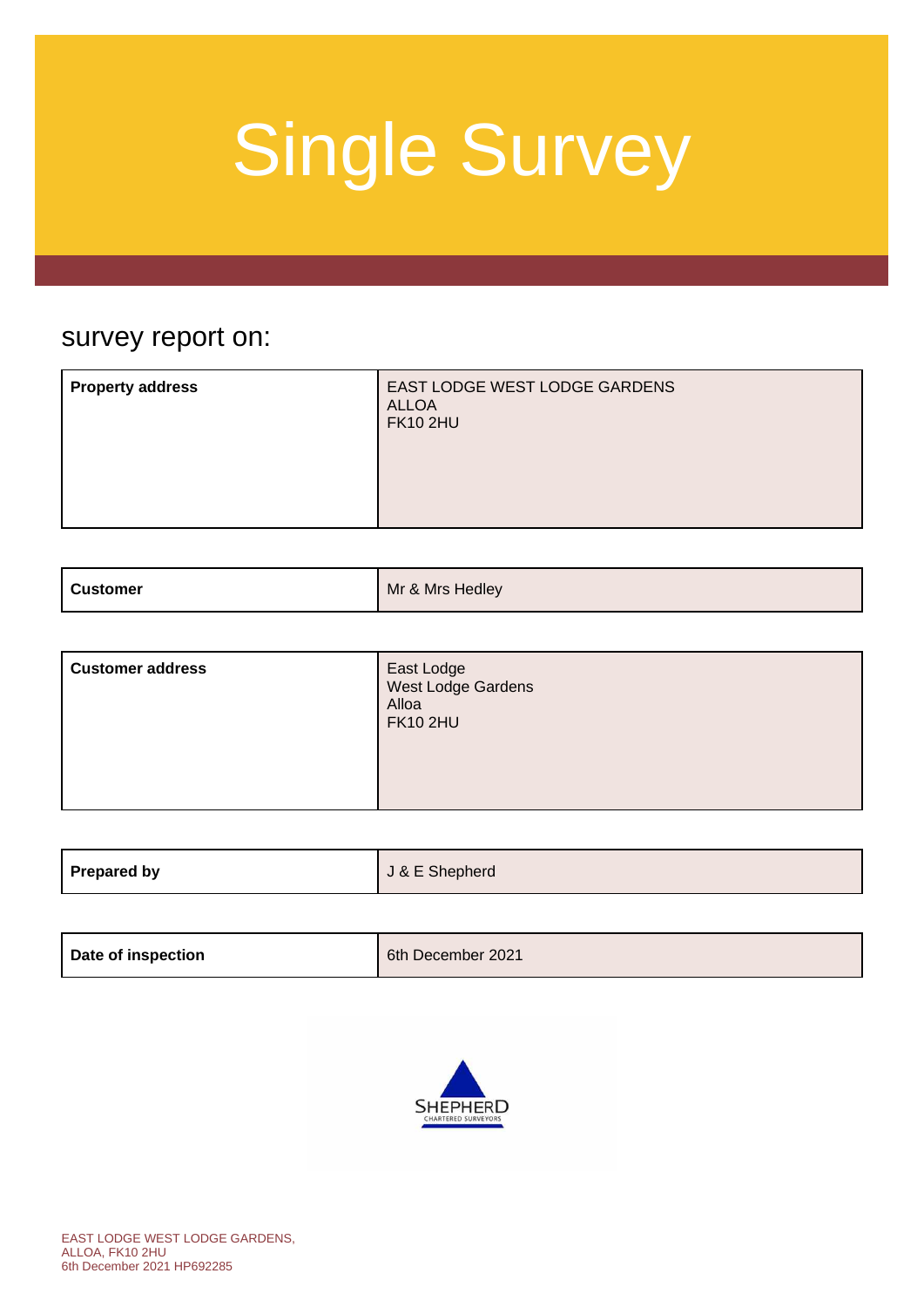### **PART 1 - GENERAL**

### **1.1 THE SURVEYORS**

The Seller has engaged the Surveyors to provide the Single Survey Report and a generic Mortgage Valuation Report for Lending Purposes. The Seller has also engaged the Surveyors to provide an Energy Report in the format prescribed by the accredited Energy Company.

The Surveyors are authorised to provide a transcript or retype of the generic Mortgage Valuation Report on to Lender specific pro-forma. Transcript reports are commonly requested by Brokers and Lenders. The transcript report will be in the format required by the Lender but will contain the same information, inspection date and valuation figure as the generic Mortgage Valuation Report and the Single Survey. The Surveyors will decline any transcript request which requires the provision of information additional to the information in the Report and the generic Mortgage Valuation Report until the Seller has conditionally accepted an offer to purchase made in writing.

Once the Seller has conditionally accepted an offer to purchase made in writing, the Purchaser's lender or conveyancer may request that the Surveyors provide general comment on standard appropriate supplementary documentation. In the event of a significant amount of documentation being provided to the Surveyors, an additional fee may be incurred by the Purchaser. Any additional fee will be agreed in writing.

If information is provided to the Surveyors during the conveyancing process which materially affects the valuation stated in the Report and generic Mortgage Valuation Report, the Surveyors reserve the right to reconsider the valuation. Where the Surveyors require to amend the valuation in consequence of such information, they will issue an amended Report and generic Mortgage Valuation Report to the Seller. It is the responsibility of the Seller to ensure that the amended Report and generic Mortgage Valuation Report are transmitted to every prospective Purchaser.

competent to survey, value and report upon Residential Property<sup>1</sup>. The individual Surveyor will be a member of the Royal Institution of Chartered Surveyors who is

If the Surveyors have had a previous business relationship within the past two years with the Seller or Sellers Agent or relative to the property, they will be obliged to indicate this by ticking the adjacent box.

The Surveyors have a written complaints handling procedure. This is available from the offices of the Surveyors at the address stated.

#### **THE REPORT 1.2**

The Surveyors will not provide an amended Report on the Property, except to correct factual inaccuracies.

The Report will identify the nature and source of information relied upon in its preparation.

The Surveyor shall provide a Market Value of the Property, unless the condition of the Property is such that it would be inappropriate to do so. A final decision on whether a loan will be granted rests with the Lender who may impose retentions in line with their lending criteria. The date of condition and value of the property will be the date of inspection.

To date, Purchasers have normally obtained their own report from their chosen Surveyor. By contrast, a Single Survey is instructed by the Seller and made available to all potential Purchasers in the expectation that the successful Purchaser will have relied upon it. The Royal Institution of Chartered Surveyors rules require disclosure of any potential conflict of interest when acting for the Seller and the Purchaser in the same transaction. The Single Survey may give rise to a conflict of interest and if this is of concern to any party they are advised to seek their own independent advice.

 $\checkmark$ 

<sup>&</sup>lt;sup>1</sup> Which shall be in accordance with the current RICS Valuation Standards (The Red Book) and RICS Rules of Conduct.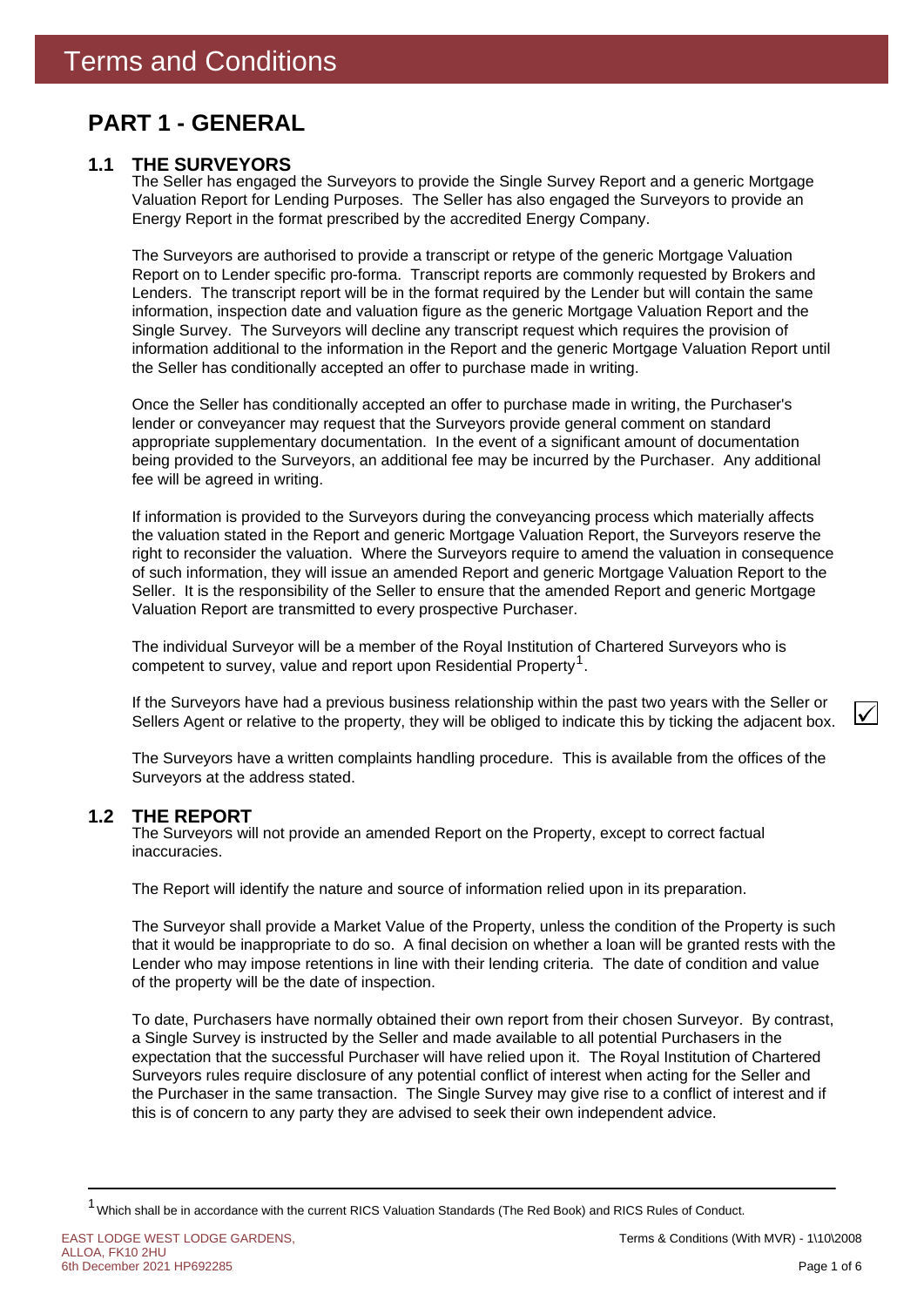The Report and any expressions or assessments in it are not intended as advice to the Seller or Purchaser or any other person in relation to an asking price or any other sales or marketing decisions. The Report is based solely on the Property and is not to be relied upon in any manner whatsoever when considering the valuation or condition of any other property.

If certain minor matters are mentioned in the Report it should not be assumed that the Property is free of other minor defects.

Neither the whole nor any part of the Report may be published in any way, reproduced or distributed by any party other than the Seller, prospective purchasers and the Purchaser and their respective professional advisers without the prior written consent of the Surveyors.

#### **1.3 LIABILITY**

The Report is prepared with the skill and care reasonably to be expected of a competent residential surveyor who is a member of the Royal Institution of Chartered Surveyors.

The Report is addressed to the Seller and was prepared in the expectation that it (or a complete copy) along with these Terms and Conditions (or a complete copy) would (or, as the case might be, would have been) be disclosed and delivered to:-

- the Seller;
- any person(s) noting an interest in purchasing the Property from the Seller;
- any person(s) who make(s) (or on whose behalf is made) an offer to purchase the Property, whether or not that offer is accepted by the Seller;
- the Purchaser; and
- the professional advisers of any of these.

The Surveyors acknowledge that their duty of skill and care in relation to the Report is owed to the Seller and to the Purchaser. The Surveyors accept no responsibility or liability whatsoever in relation to the Report to persons other than the Seller and the Purchaser. The Seller and Purchaser should be aware that if a Lender seeks to rely on this Report they do so at their own risk. In particular, the Surveyors accept no responsibility or liability whatsoever to any Lender in relation to the Report. Any such Lender relies upon the Report entirely at their own risk.

#### **GENERIC MORTGAGE VALUATION REPORT 1.4**

The Surveyors undertake to the Seller that they will prepare a generic Mortgage Valuation Report, which will be issued along with the Single Survey. It is the responsibility of the Seller to ensure that the generic Mortgage Valuation Report is provided to every potential Purchaser.

#### **TRANSCRIPT MORTGAGE VALUATION FOR LENDING PURPOSES 1.5**

provided is entirely a matter for the Lender. The Transcript Mortgage Valuation Report<sup>2</sup> will be from The Surveyors undertake that on being asked to do so by a prospective purchaser, or his/her professional advisor or Lender, they will prepare a Transcript Mortgage Valuation Report for Lending Purposes on terms and conditions to be agreed between the Surveyors and Lender and solely for the use of the Lender and upon which the Lender may rely. The decision as to whether finance will be information contained in the Report and the generic Mortgage Valuation Report.

EAST LODGE WEST LODGE GARDENS, ALLOA, FK10 2HU 6th December 2021 HP692285

<sup>2</sup>Which shall be in accordance with the current RICS Valuation Standards (The Red Book) and RICS Rules of Conduct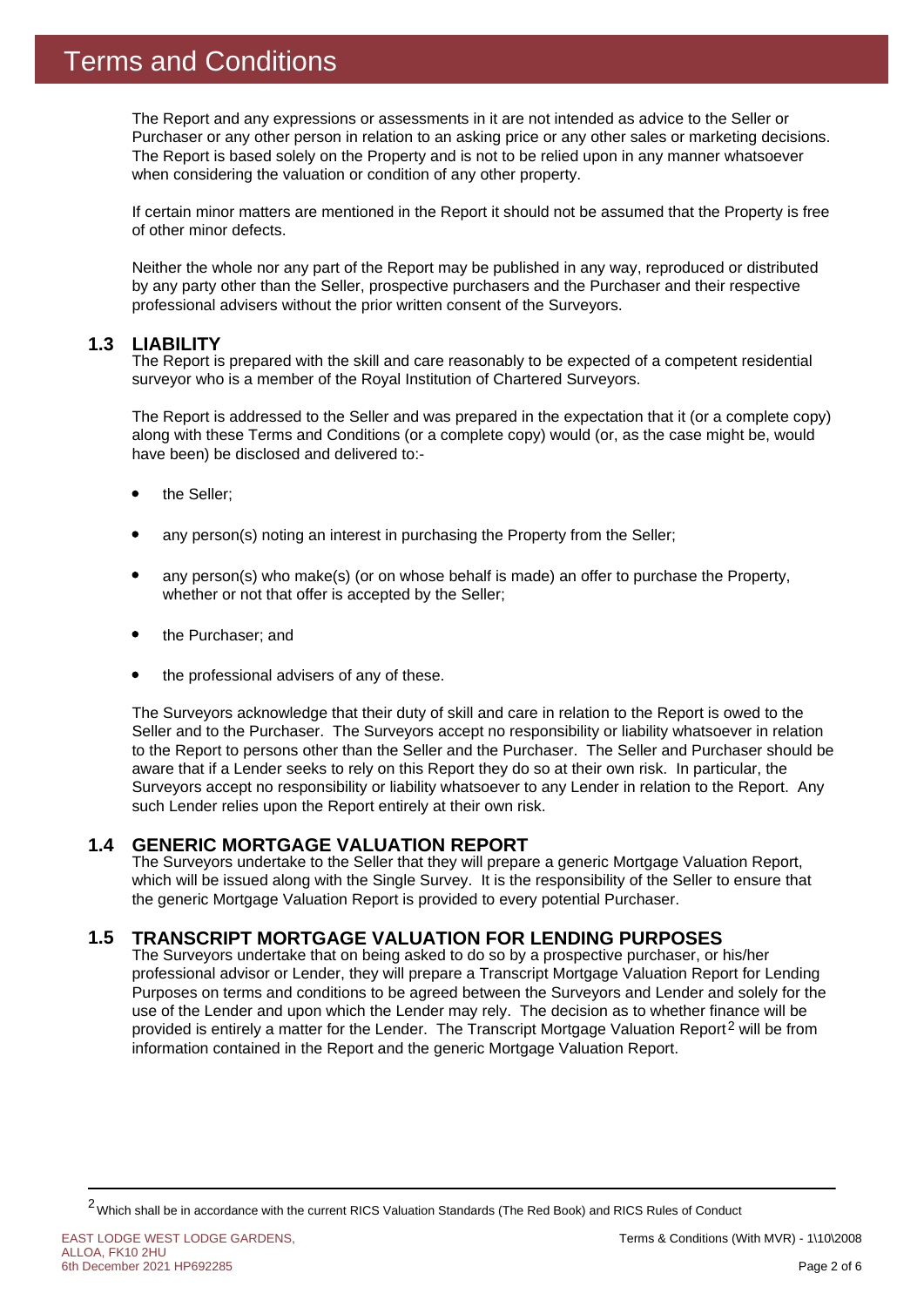### **1.6 INTELLECTUAL PROPERTY**

All intellectual property rights whatsoever (including copyright) in and to the Report, excluding the headings and rubrics, are the exclusive property of the Surveyors and shall remain their exclusive property unless they assign the same to any other party in writing.

#### **PAYMENT 1.7**

The Surveyors are entitled to refrain from delivering the Report to anyone until the fee and other charges for it notified to the Seller have been paid. Additional fees will be charged for subsequent inspections and Reports.

#### **CANCELLATION 1.8**

The Seller will be entitled to cancel the inspection by notifying the Surveyor's office at any time before the day of the inspection.

The Surveyor will be entitled not to proceed with the inspection (and will so report promptly to the Seller) if after arriving at the property, the Surveyor concludes that it is of a type of construction of which the surveyor has insufficient specialist knowledge to be able to provide the inspection satisfactorily. The Surveyor will also be entitled not to proceed if after arriving at the property, the surveyor concludes that the property is exempt under Part 3 of The Housing (Scotland) Act 2006 as detailed in the (Prescribed Documents) Regulations 2008. If there is a potential threat to their health or personal safety, the inspection may be postponed or cancelled, at the Surveyor's discretion.

In the case of cancellation or the inspection not proceeding, the Surveyor will refund any fees paid by the Seller for the inspection and Report, except for expenses reasonably incurred and any fee due in light of the final paragraph of this section.

In the case of cancellation by the Seller, for whatever reason, after the inspection has taken place but before a written report is issued, the Surveyor will be entitled to raise an Invoice equivalent to 80% of the agreed fee.

### **PRECEDENCE 1.9**

If there is any incompatibility between these Terms and Conditions and the Report, these Terms and Conditions take precedence.

### **1.10 DEFINITIONS**

- the "Lender" is the party who has provided or intends or proposes to provide financial assistance to the Purchaser towards the purchase of the Property and in whose favour a standard security will be granted over the Property;
- the "Transcript Mortgage Valuation Report for Lending Purposes" means a separate report, prepared by the Surveyor, prepared from information in the Report and the generic Mortgage Valuation Report, but in a style and format required by the Lender. The Transcript Mortgage Valuation Report for Lending Purposes will be prepared with the skill and care reasonably to be expected from a surveyor who is a member of the Royal Institution of Chartered Surveyors and who is competent to survey, value and report on the Property;
- the "Generic Mortgage Valuation Report" means a separate report, prepared by the Surveyor from information in the Report but in the Surveyor's own format;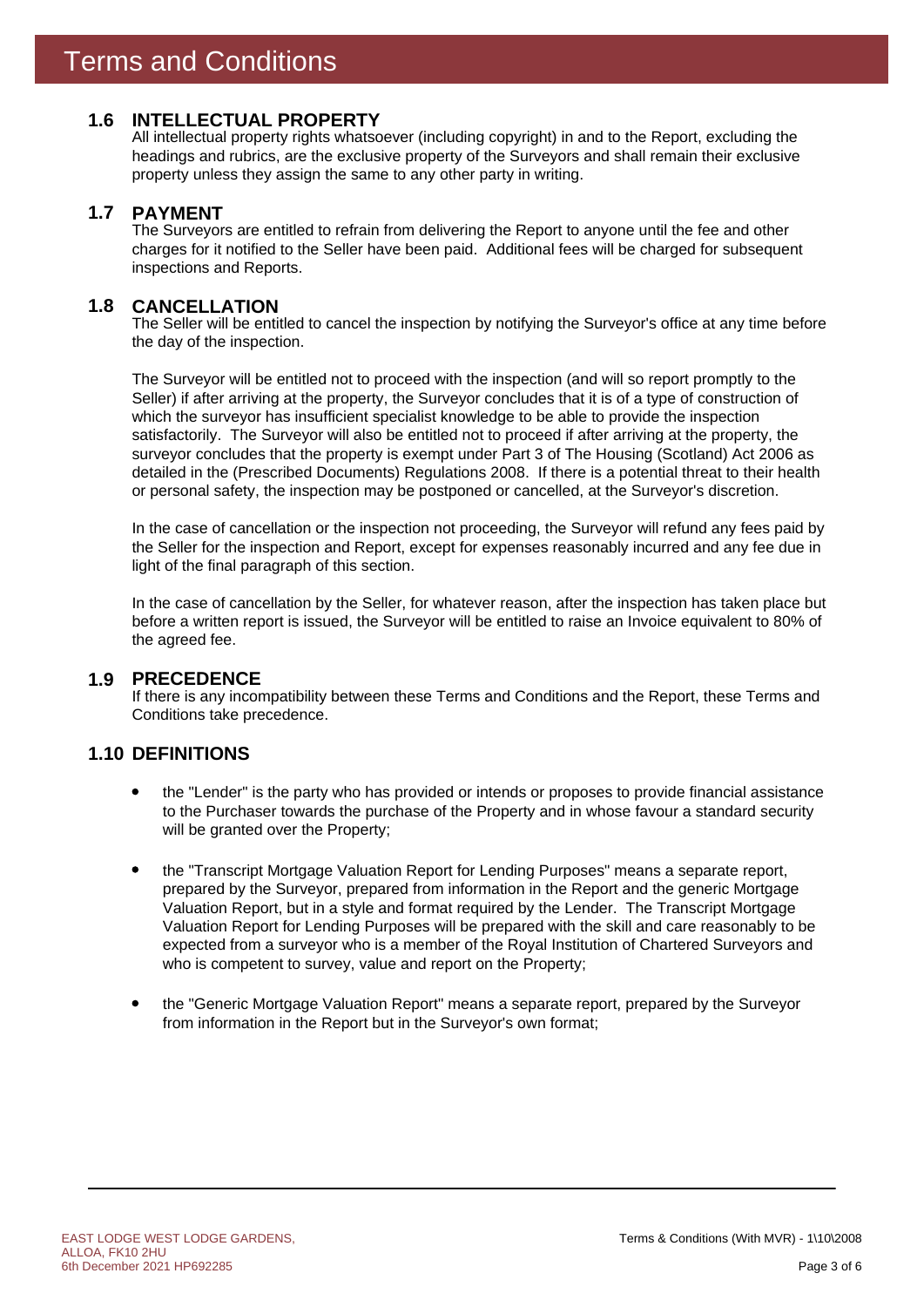- the "Market Value" is the estimated amount for which a property should exchange on the date of valuation between a willing buyer and a willing seller in an arm's-length transaction after proper marketing wherein the parties had each acted knowledgeably, prudently and without compulsion;
- the "Property" is the property which forms the subject of the Report;
- the "Purchaser" is the person (or persons) who enters into a contract to buy the Property from the Seller;
- a "prospective Purchaser" is anyone considering buying the Property;
- the "Report" is the report, of the kind described in Part 2 of these Terms and Conditions and in the form set out in part 1 of Schedule 1 of the Housing (Scotland) Act 2006 (Prescribed Documents) Regulations 2008;
- the "Seller" is/are the proprietor(s) of the Property;
- the "Surveyor" is the author of the Report on the Property; and
- the "Surveyors" are the firm or company of which the Surveyor is an employee, director, member or partner (unless the Surveyor is not an employee, director, member or partner, when the "Surveyors" means the Surveyor) whose details are set out at the head of the Report.
- the "Energy Report" is the advice given by the accredited Energy Company, based on information collected by the Surveyor during the Inspection, and also includes an Energy Performance Certificate, in a Government approved format.

### **PART 2 - DESCRIPTION OF THE REPORT**

#### **THE SERVICE 2.1**

The Single Survey is a Report by an independent Surveyor, prepared in an objective way regarding the condition and value of the Property on the day of the inspection, and who is a member of the Royal Institution of Chartered Surveyors. It includes an Energy Report as required by Statute and this is in the format of the accredited Energy Company. In addition, the Surveyor has agreed to supply a generic Mortgage Valuation Report.

### **THE INSPECTION 2.2**

The Inspection is a general surface examination of those parts of the Property which are accessible: in other words, visible and readily available for examination from ground and floor levels, without risk of causing damage to the Property or injury to the Surveyor.

All references to visual inspection refer to an inspection from within the property at floor level and from ground level within the site and adjoining public areas, without the need to move any obstructions. Any references to left or right are taken facing the front of the property.

The Inspection is carried out with the Seller's permission, without causing damage to the building or contents. Furniture, stored items and insulation are not moved.

Unless identified in the report the Surveyor will assume that no harmful or hazardous materials have been used in the construction. The presence or possible consequences of any site contamination will not be researched.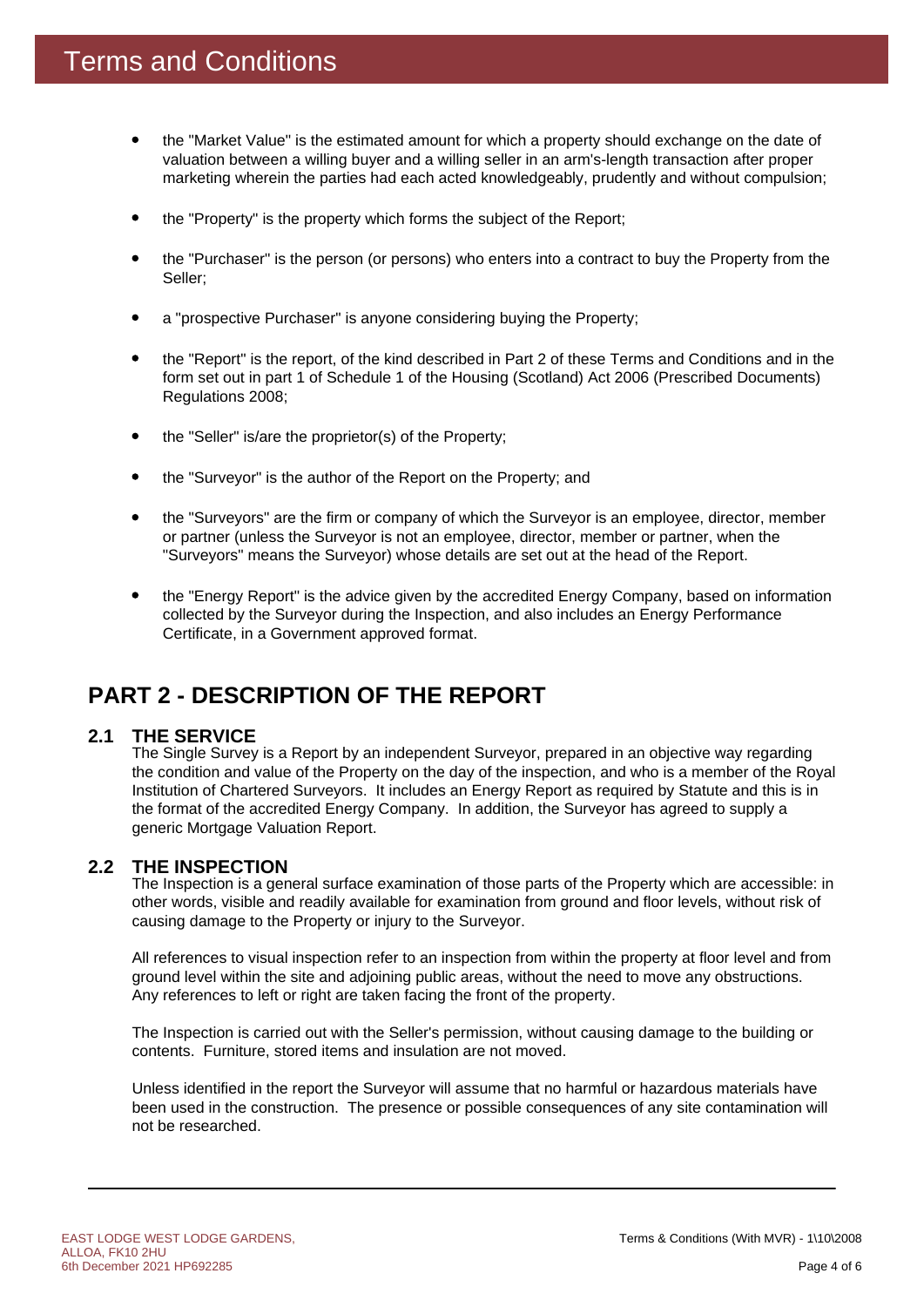The Surveyor will not carry out an asbestos inspection, and will not be acting as an asbestos inspector in completing a Single Survey of properties that may fall within the Control of Asbestos in the Workplace Regulations. In the case of flats it will be assumed that there is a duty holder, as defined in the Regulations and that a Register of Asbestos and effective Management Plan is in place, which does not require any expenditure, or pose a significant risk to health. No enquiry of the duty holder will be made.

#### **THE REPORT 2.3**

The Report will be prepared by the Surveyor who carried out the property inspection and will describe various aspects of the property as defined by the headings of the Single Survey report with the comments being general and unbiased. The report on the location, style and condition of the property, will be concise and will be restricted to matters that could have a material effect upon value and will omit items that, in the Surveyor's opinion, are not significant. If certain minor matters are mentioned, it should not be interpreted that the property is free of any other minor defects.

Throughout the report, the following repair categories will be used to give an overall opinion of the state of repair and condition of the property.

- 1. Category 3: Urgent repairs or replacement are needed now. Failure to deal with them may cause problems to other parts of the property or cause a safety hazard. Estimates for repairs or replacement are needed now.
- 2. Category 2: Repairs or replacement requiring future attention, but estimates are still advised.
- 3. Category 1: No immediate action or repair is needed.

### **WARNING:**

If left unattended, even for a relatively short period, Category 2 repairs can rapidly develop into more serious Category 3 repairs. The existence of Category 2 or Category 3 repairs may have an adverse effect on marketability, value and the sale price ultimately achieved for the property. This is particularly true during slow market conditions when the effect can be considerable.

Parts of the property, which cannot be seen or accessed, will not be reported upon and this will be stated. If the Surveyor suspects that a defect may exist within an unexposed area and which could have a material effect upon the value, he may recommend further investigation by specialist contractors.

### 2.4 SERVICES

Surveyors are not equipped or qualified to test the services and therefore no comment can be interpreted as implying that the design, installation and function of the services are in accordance/compliance with regulations, safety and efficiency expectations. However, comment is made where there is cause to suspect significant defects or shortcomings with the installations. No tests are made of any services or appliances.

### **ACCESSIBILITY 2.5**

A section is included to help identify the basic information interested parties need to know to decide whether to view a property.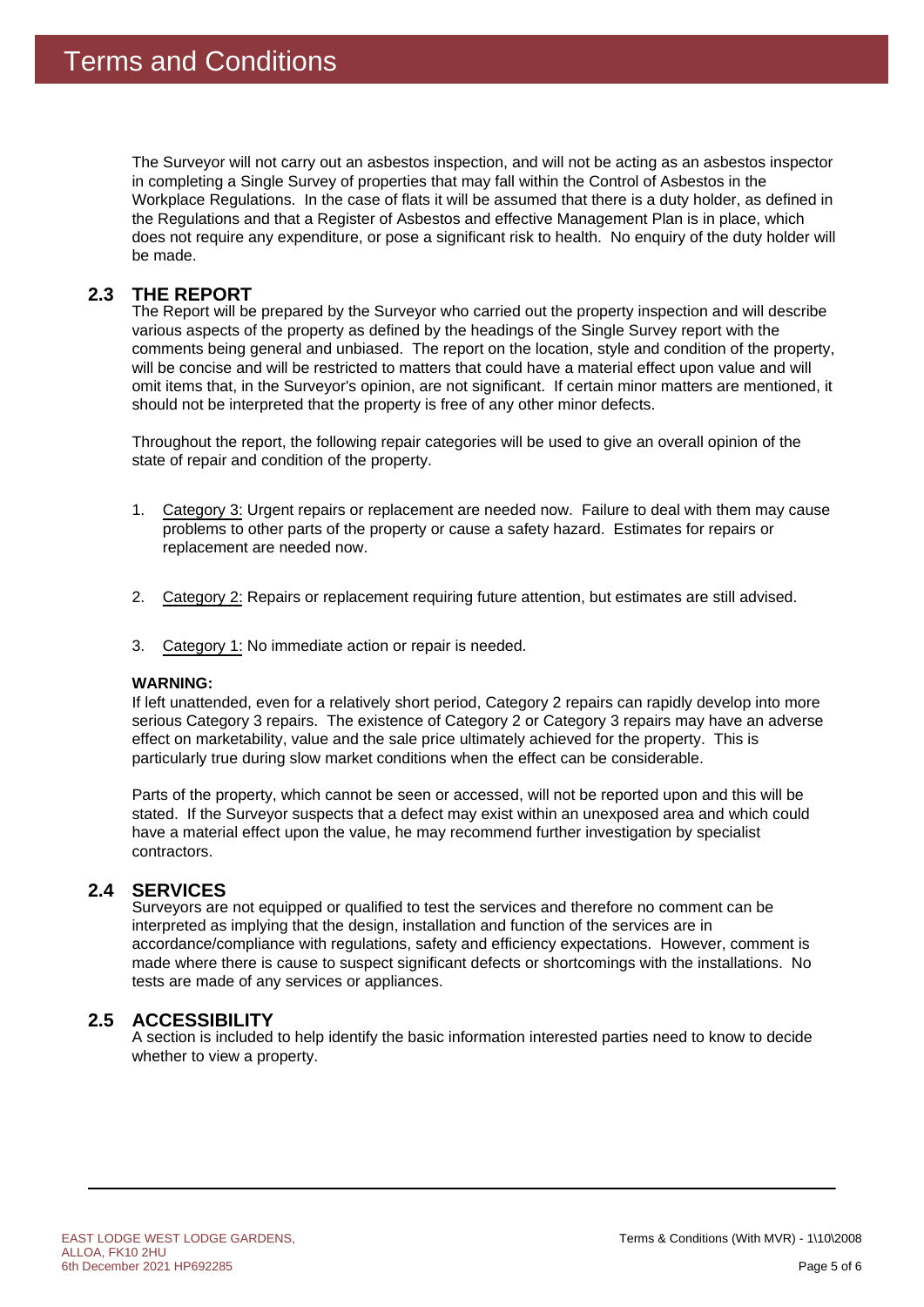### **ENERGY REPORT 2.6**

A section is included that makes provision for an Energy Report, relative to the property. The Surveyor will collect physical data from the property and provide such data in a format required by an accredited Energy Company. The Surveyor cannot of course accept liability for any advice given by the Energy Company.

#### **VALUATION AND CONVEYANCER ISSUES 2.7**

The last section of the Report contains matters considered relevant to the Conveyancer (Solicitor). It also contains the Surveyor's opinion both of the market value of the property and of the re-instatement cost, as defined below.

"Market Value" is the estimated amount for which a property should exchange on the date of valuation between a willing buyer and a willing seller in an arm's-length transaction after proper marketing wherein the parties had each acted knowledgeably, prudently and without compulsion. In arriving at the opinion of the Market Value, the Surveyor also makes various standard assumptions covering, for example, vacant possession; tenure and other legal considerations; contamination and hazardous materials; the condition of un-inspected parts; the right to use mains services; and the exclusion of curtains, carpets etc. from the valuation. In the case of flats, the following further assumptions are made that:

- There are rights of access and exit over all communal roadways, corridors, stairways etc. and to use communal grounds, parking areas, and other facilities;
- There are no particularly troublesome or unusual legal restrictions;
- There is no current dispute between the occupiers of the flats or any outstanding claims or losses; and the costs of repairs to the building are shared among the co-proprietors on an equitable basis.

Any additional assumption, or any found not to apply, is reported.

"Re-instatement cost" is an estimate for insurance purposes of the current cost of rebuilding the Property in its present form unless otherwise stated. This includes the cost of rebuilding the garage and permanent outbuildings, site clearance and professional fees, but excludes VAT (except on the fees).

Sellers or prospective Purchasers may consider it prudent to instruct a reinspection and revaluation after a period of 12 weeks (or sooner if appropriate) to reflect changing circumstances in the market and/or in the physical condition of the Property.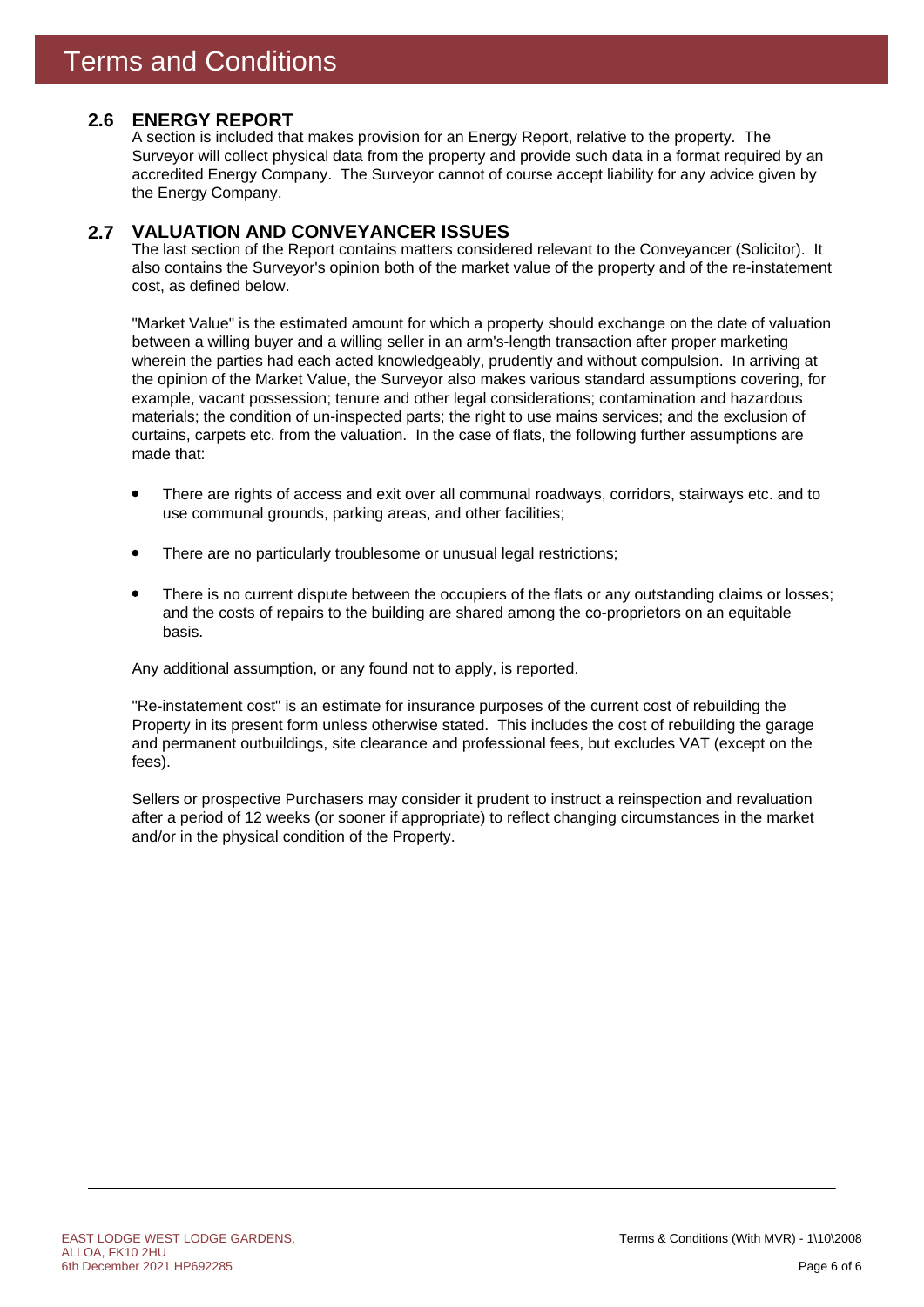### **1. Information and scope of inspection**

This section tells you about the type, accommodation, neighbourhood, age and construction of the property. It also tells you about the extent of the inspection and highlights anything that the surveyor could not inspect.

All references to visual inspection refer to an inspection from within the property without moving any obstructions and externally from ground level within the site and adjoining public areas. Any references to left or right in a description of the exterior of the property refer to the view of someone standing facing that part of the property from the outside.

The inspection is carried out without causing damage to the building or its contents and without endangering the occupiers or the surveyor. Heavy furniture, stored items and insulation are not moved. Unless identified in the report the surveyor will assume that no harmful or hazardous materials or techniques have been used in the construction. The presence or possible consequences of any site contamination will not be researched.

Services such as TV/cable connection, internet connection, swimming pools and other leisure facilities etc. will not be inspected or reported on.

| <b>Description</b> | The property comprises a semi detached former lodge house.                                         |
|--------------------|----------------------------------------------------------------------------------------------------|
|                    |                                                                                                    |
| Accommodation      | Ground floor: Entrance hallway, lounge, sitting room/bedroom 3,<br>dining kitchen and shower room. |
|                    | First floor: Two bedrooms and bathroom.                                                            |

| Gross internal floor area (m <sup>2</sup> ) | 116sqm or thereby.                                                                                                                                                                                                                                                                         |
|---------------------------------------------|--------------------------------------------------------------------------------------------------------------------------------------------------------------------------------------------------------------------------------------------------------------------------------------------|
|                                             |                                                                                                                                                                                                                                                                                            |
| Neighbourhood and location                  | The property is situated within the Inglewood area of Alloa, being<br>the former lodge house to Inglewood House. The property is semi<br>detached courtesy of the turret section adjoining the Coach House<br>Theatre only. A range of facilities and amenities are readily<br>accessible. |

| Age | The property dates from approximately 1900. |
|-----|---------------------------------------------|
|     |                                             |

Dull and overcast.

| Chimney stacks | Visually inspected with the aid of binoculars where<br>appropriate. |
|----------------|---------------------------------------------------------------------|
|                | The various chimneys are of stone construction with lead flashings. |

| Roofing including roof space | Sloping roofs were visually inspected with the aid of<br>binoculars where appropriate.                                                                                 |
|------------------------------|------------------------------------------------------------------------------------------------------------------------------------------------------------------------|
|                              | Flat roofs were visually inspected from vantage points within<br>the property and where safe and reasonable to do so from a<br>3m ladder externally.                   |
|                              | Roof spaces were visually inspected and were entered where<br>there was safe and reasonable access, normally defined as<br>being from a 3m ladder within the property. |

**Weather**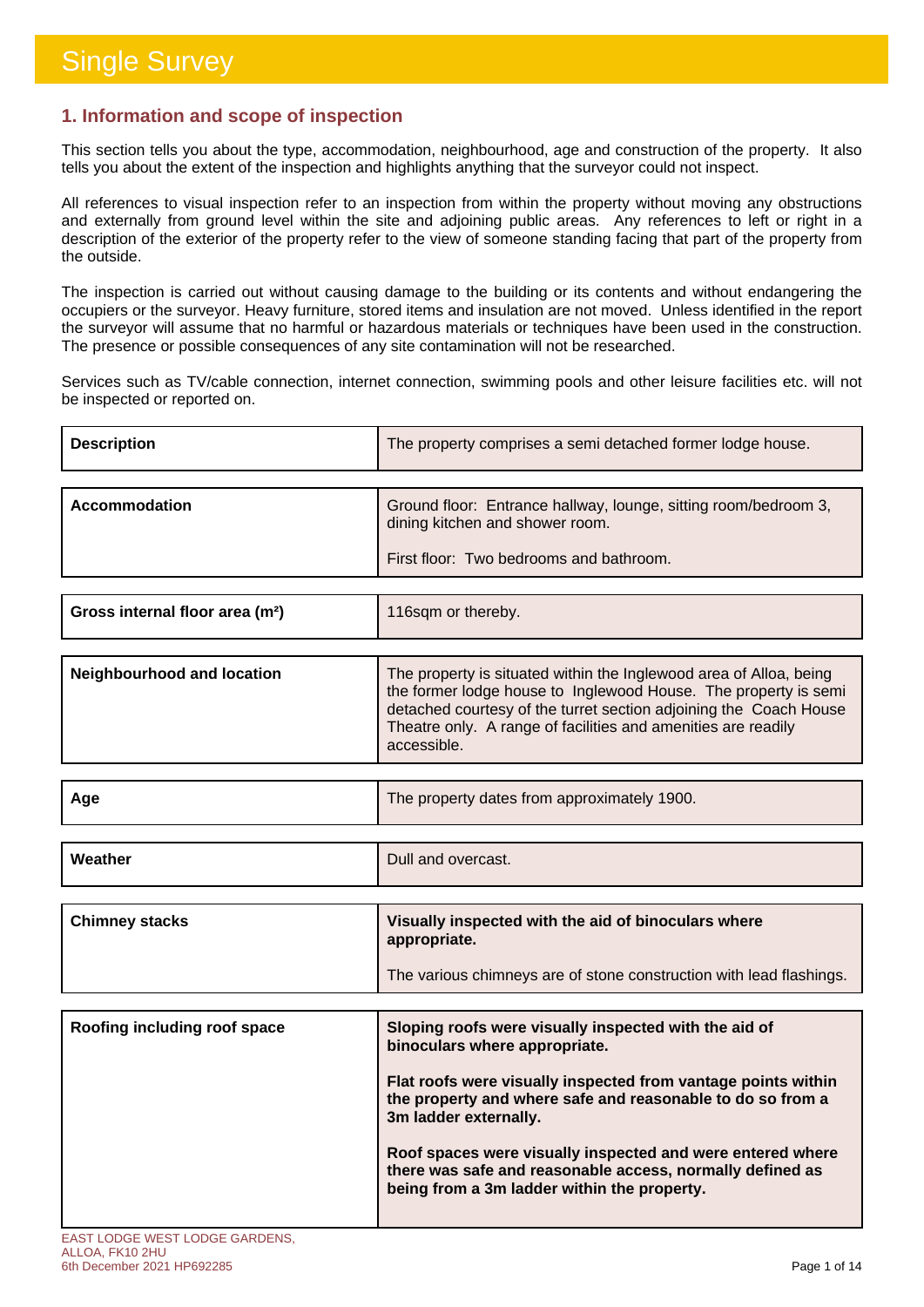| If this is not possible, then physical access to the roof space<br>may be taken by other means if the Surveyor deems it safe and<br>reasonable to do so.                                                                                                                                                                                  |
|-------------------------------------------------------------------------------------------------------------------------------------------------------------------------------------------------------------------------------------------------------------------------------------------------------------------------------------------|
| The roof is of a pitched design overlaid in Rosemary clay tiles with<br>tiled ridging. The roof is of a timber truss structure, with all roof<br>voids being floored and insulated where seen. Within the roof<br>structure there are also valley gutters overlaid in lead, with a small<br>flat section over one of the bedroom windows. |

| <b>Rainwater fittings</b> | Visually inspected with the aid of binoculars where<br>appropriate. |
|---------------------------|---------------------------------------------------------------------|
|                           | Rainwater fittings consist of cast iron gutters and downpipes.      |

| <b>Main walls</b> | Visually inspected with the aid of binoculars where<br>appropriate.                     |
|-------------------|-----------------------------------------------------------------------------------------|
|                   | Foundations and concealed parts were not exposed or<br>inspected.                       |
|                   | The main walls are of stone construction, with the stone copings<br>also lined in lead. |

| Windows, external doors and joinery | Internal and external doors were opened and closed where<br>keys were available.                                                                         |
|-------------------------------------|----------------------------------------------------------------------------------------------------------------------------------------------------------|
|                                     | Random windows were opened and closed where possible.                                                                                                    |
|                                     | Doors and windows were not forced open.                                                                                                                  |
|                                     | The windows are of a timber casement single glazed design, with<br>timber and glazed panel entrance door to the front and composite<br>door to the rear. |

| <b>External decorations</b> | <b>Visually inspected.</b>                                                  |
|-----------------------------|-----------------------------------------------------------------------------|
|                             | External timbers are painted, with the door being stained and<br>varnished. |

| <b>Conservatories / porches</b> | Not applicable. |
|---------------------------------|-----------------|
|                                 |                 |
|                                 |                 |

| <b>Communal areas</b> | Not applicable. |
|-----------------------|-----------------|
|                       |                 |

| Garages and permanent outbuildings | Not applicable. |
|------------------------------------|-----------------|
|                                    |                 |

| <b>Outside areas and boundaries</b> | <b>Visually inspected.</b>                                                                                                                                                                                                          |
|-------------------------------------|-------------------------------------------------------------------------------------------------------------------------------------------------------------------------------------------------------------------------------------|
|                                     | The property sits within mature garden grounds accessed via a<br>privacy gate shared with the Theatre, with another iron railed gate<br>allowing access to he private driveway. Boundaries predominantly<br>consist of stone walls. |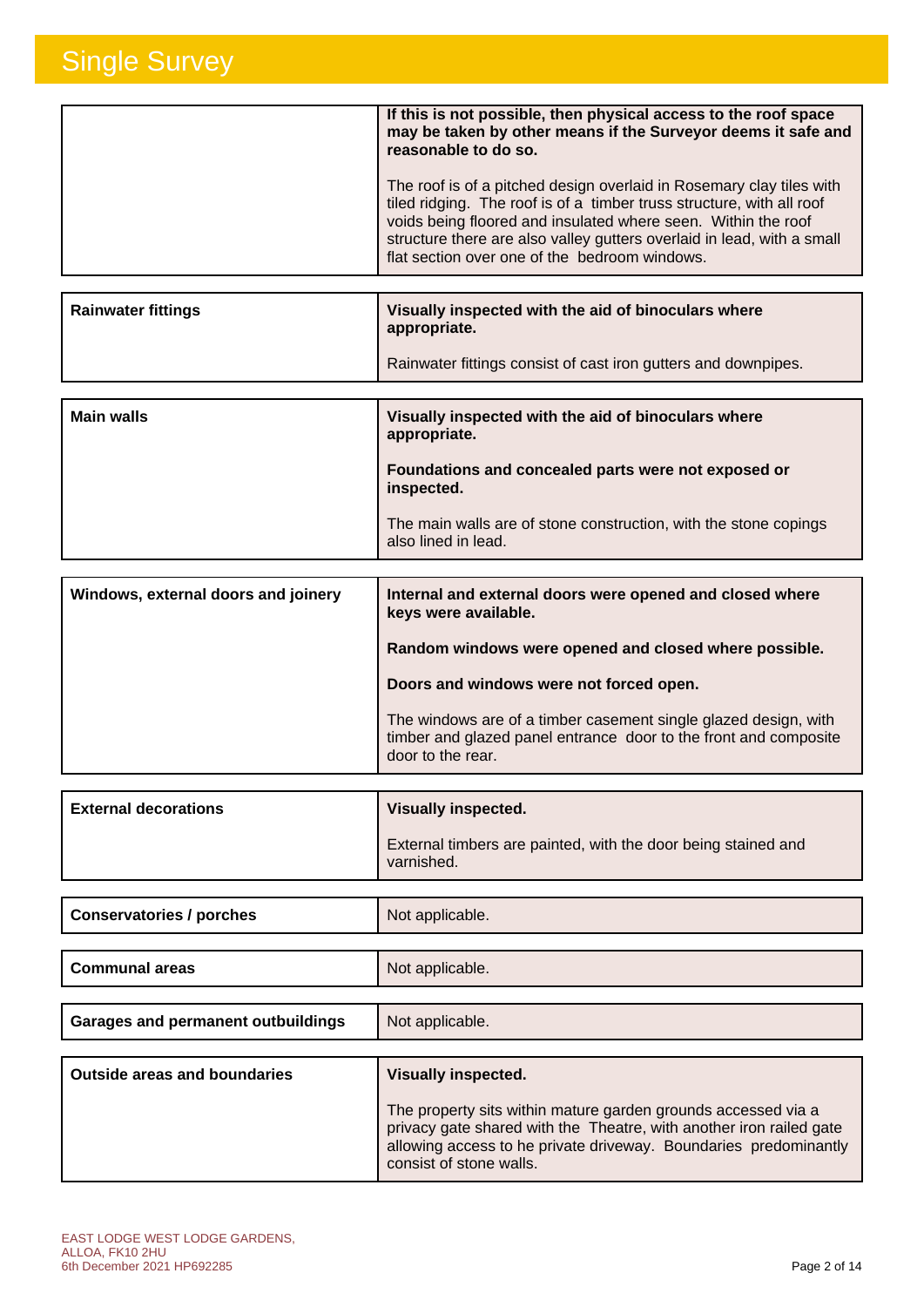| <b>Ceilings</b>                    | Visually inspected from floor level.                                                                             |
|------------------------------------|------------------------------------------------------------------------------------------------------------------|
|                                    | Ceilings within are of timber lath and plaster and plasterboard, with<br>a plastered finish and plain cornicing. |
|                                    |                                                                                                                  |
| Internal walls                     | Visually inspected from floor level.                                                                             |
|                                    | Using a moisture meter, walls were randomly tested for<br>dampness where considered appropriate.                 |
|                                    | Internal walls are of brick plastered on the hard surface and timber<br>stud and plasterboard.                   |
|                                    |                                                                                                                  |
| <b>Floors including sub floors</b> | Surfaces of exposed floors were visually inspected. No<br>carpets or floor coverings were lifted.                |

| carpets or floor coverings were integ.                                                                                                                                                                                                                  |
|---------------------------------------------------------------------------------------------------------------------------------------------------------------------------------------------------------------------------------------------------------|
| Sub-floor areas were inspected only to the extent visible from<br>a readily accessible and unfixed hatch by way of an inverted<br>"head and shoulders" inspection at the access point.                                                                  |
| Physical access to the sub floor area may be taken if the<br>Surveyor deems it is safe and reasonable to do so, and subject<br>to a minimum clearance of 1m between the underside of floor<br>joists and the solum as determined from the access hatch. |
| Flooring within is of suspended timber overlaid in tongue and<br>groove boards, with floors covered throughout.                                                                                                                                         |

| Internal joinery and kitchen fittings | Built-in cupboards were looked into but no stored items were<br>moved.                                                                                                                                                                                                                                                                                                                                                                                                |
|---------------------------------------|-----------------------------------------------------------------------------------------------------------------------------------------------------------------------------------------------------------------------------------------------------------------------------------------------------------------------------------------------------------------------------------------------------------------------------------------------------------------------|
|                                       | Kitchen units were visually inspected excluding appliances.                                                                                                                                                                                                                                                                                                                                                                                                           |
|                                       | Within the property there is a modern fitted kitchen which has a<br>range of base and wall units and which also features an integral<br>hob and oven. Internal doors are of a modern moulded timber<br>panel style which are stained and varnished, as are skirtings and<br>facings. There are also fitted wardrobes in the master bedroom<br>with a cupboard beneath the staircase. There is also a storage<br>cupboard accessed from the hallway into the bathroom. |

| <b>Chimney breasts and fireplaces</b> | Visually inspected.                                                                          |
|---------------------------------------|----------------------------------------------------------------------------------------------|
|                                       | No testing of the flues or fittings was carried out.                                         |
|                                       | Within the property two wood burning stoves have been installed<br>within both public rooms. |
|                                       |                                                                                              |
| Internal decorations                  | Visually incnoctod                                                                           |

| Internal decorations | Visually inspected.                                                                                                                                                         |
|----------------------|-----------------------------------------------------------------------------------------------------------------------------------------------------------------------------|
|                      | Internal wall surfaces have been papered and painted, with tiling<br>also featuring in the kitchen, bathroom and shower room. The<br>kitchen also has a stone feature wall. |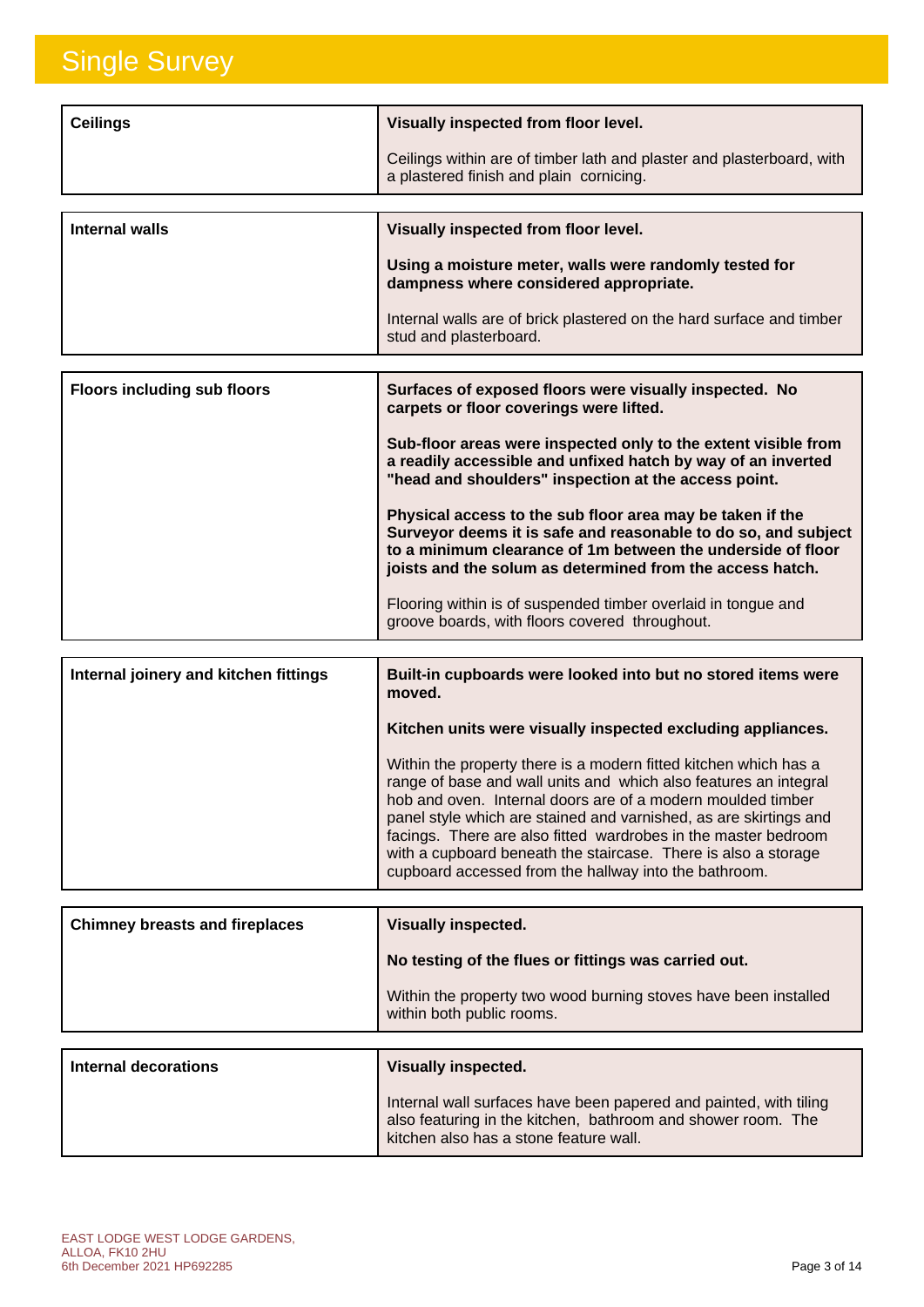| <b>Cellars</b>                     | Not applicable.                                                                                                                                                                                                                                                                                                                                                                                                                                                                                                                                                                                                                            |
|------------------------------------|--------------------------------------------------------------------------------------------------------------------------------------------------------------------------------------------------------------------------------------------------------------------------------------------------------------------------------------------------------------------------------------------------------------------------------------------------------------------------------------------------------------------------------------------------------------------------------------------------------------------------------------------|
| <b>Electricity</b>                 | Accessible parts of the wiring were visually inspected without<br>removing fittings. No tests whatsoever were carried out to the<br>system or appliances. Visual inspection does not assess any<br>services to make sure they work properly and efficiently and<br>meet modern standards. If any services are turned off, the<br>surveyor will state that in the report and will not turn them on.<br>The property is served with a mains supply of electricity, with the<br>meter and circuit breakers being located within a large cupboard in<br>the lounge. There are also extractor fans within both the shower<br>room and bathroom. |
| Gas                                | Accessible parts of the system were visually inspected without<br>removing fittings. No tests whatsoever were carried out to the<br>system or appliances. Visual inspection does not assess any<br>services to make sure they work properly and efficiently and<br>meet modern standards. If any services are turned off, the<br>surveyor will state that in the report and will not turn them on.<br>The property is served with mains supply of gas, with the meter<br>being located in the kitchen.                                                                                                                                     |
| Water, plumbing, bathroom fittings | Visual inspection of the accessible pipework, water tanks,<br>cylinders and fittings without removing any insulation.<br>No tests whatsoever were carried out to the system or<br>appliances.<br>The property is served with mains supply of water, with pipework,<br>where seen, being of PVC and copper, with all sanitary ware being<br>of a contemporary style and white in colour. The main bathroom at<br>first floor level features a roll top bath and separate shower cabinet.                                                                                                                                                    |
| <b>Heating and hot water</b>       | Accessible parts of the system were visually inspected apart<br>from communal systems, which were not inspected.<br>No tests whatsoever were carried out to the system or<br>appliances.<br>Within the property there is a gas fired central heating system<br>serving radiators, with the combi boiler being located within the<br>small roof void over the shower room.                                                                                                                                                                                                                                                                  |
| <b>Drainage</b>                    | Drainage covers etc. were not lifted.<br>Neither drains nor drainage systems were tested.<br>All foul and surface water drainage is assumed to be to the main<br>public sewer. The system was not tested.                                                                                                                                                                                                                                                                                                                                                                                                                                  |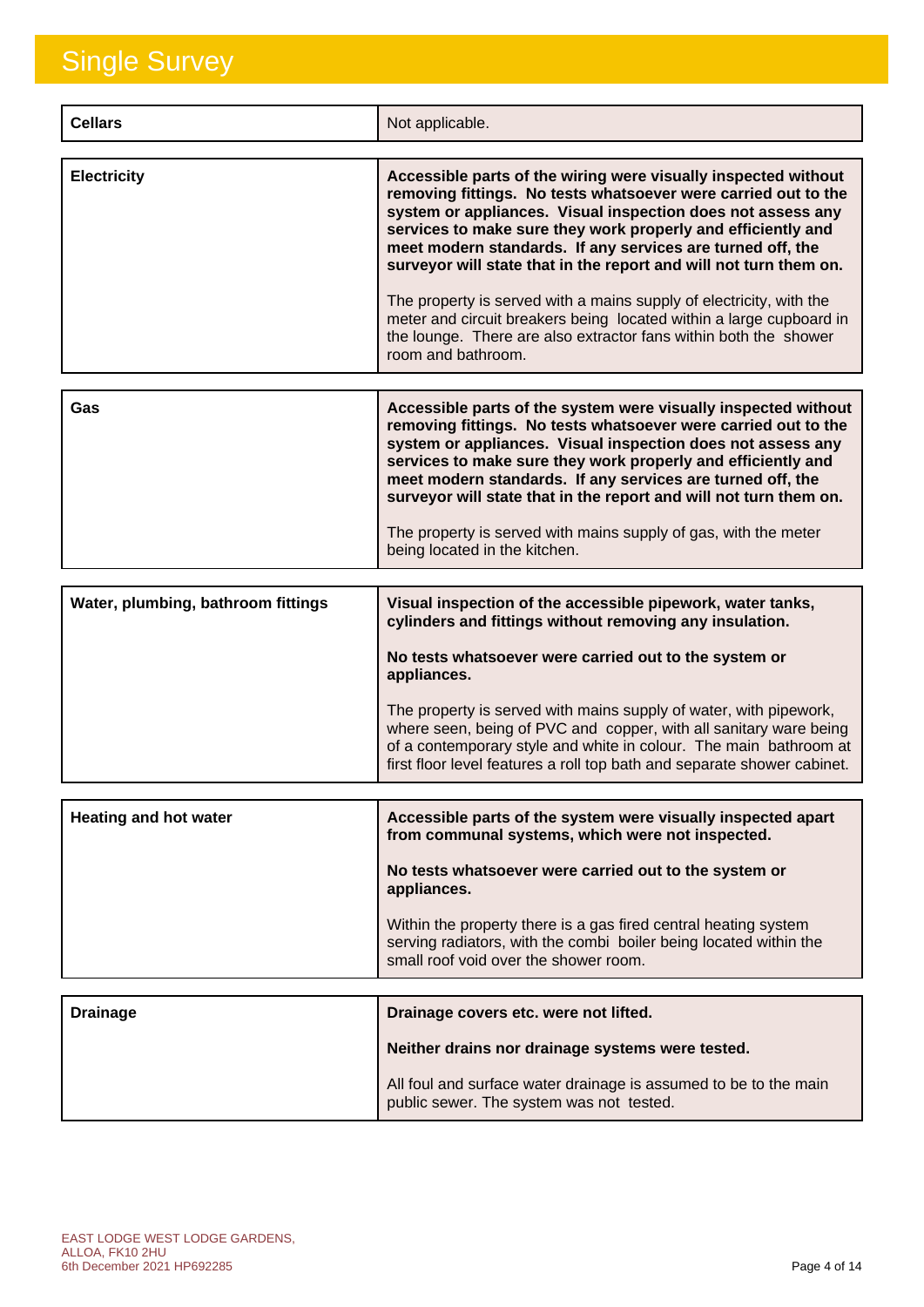| Fire, smoke and burglar alarms | <b>Visually inspected.</b><br>No tests whatsoever were carried out to the system or<br>appliances.              |
|--------------------------------|-----------------------------------------------------------------------------------------------------------------|
|                                | Within the property there are smoke detectors and carbon<br>monoxide monitors which were not checked or tested. |

| Any additional limits to inspection | At the time of inspection the property was found to be occupied,<br>fully furnished and with floors covered throughout.                                                                                                                                                                                                                                                                                                                                     |
|-------------------------------------|-------------------------------------------------------------------------------------------------------------------------------------------------------------------------------------------------------------------------------------------------------------------------------------------------------------------------------------------------------------------------------------------------------------------------------------------------------------|
|                                     | No inspection was possible below any form of sanitary ware.                                                                                                                                                                                                                                                                                                                                                                                                 |
|                                     | Although the roof voids were floored, it was not possible to fully<br>inspect due to the presence of personal effects within.                                                                                                                                                                                                                                                                                                                               |
|                                     | Windows and external doors were not all fully opened or tested.                                                                                                                                                                                                                                                                                                                                                                                             |
|                                     | Although considerable care was taken during the course of our<br>inspection to detect defects serious in nature we were unable to<br>inspect those parts of the property which were covered, concealed<br>or inaccessible and cannot therefore guarantee that any such parts<br>of the property are entirely free from defect.                                                                                                                              |
|                                     | In addition no tests were carried out to determine the presence of<br>any deleterious materials including asbestos which may have been<br>used in the construction of the subject or may be present in the<br>ground and we would stress that our valuation therefore assumes<br>that no such materials exist.                                                                                                                                              |
|                                     | An inspection for Japanese Knotweed was not carried out. This is a<br>plant which is subject to control regulation, is considered to be<br>invasive and one which can render a property unsuitable for some<br>mortgage lenders. It is therefore assumed that there is no Japanese<br>Knotweed within the boundaries of the property or its neighbouring<br>property. Identification of Japanese Knotweed is best undertaken<br>by a specialist contractor. |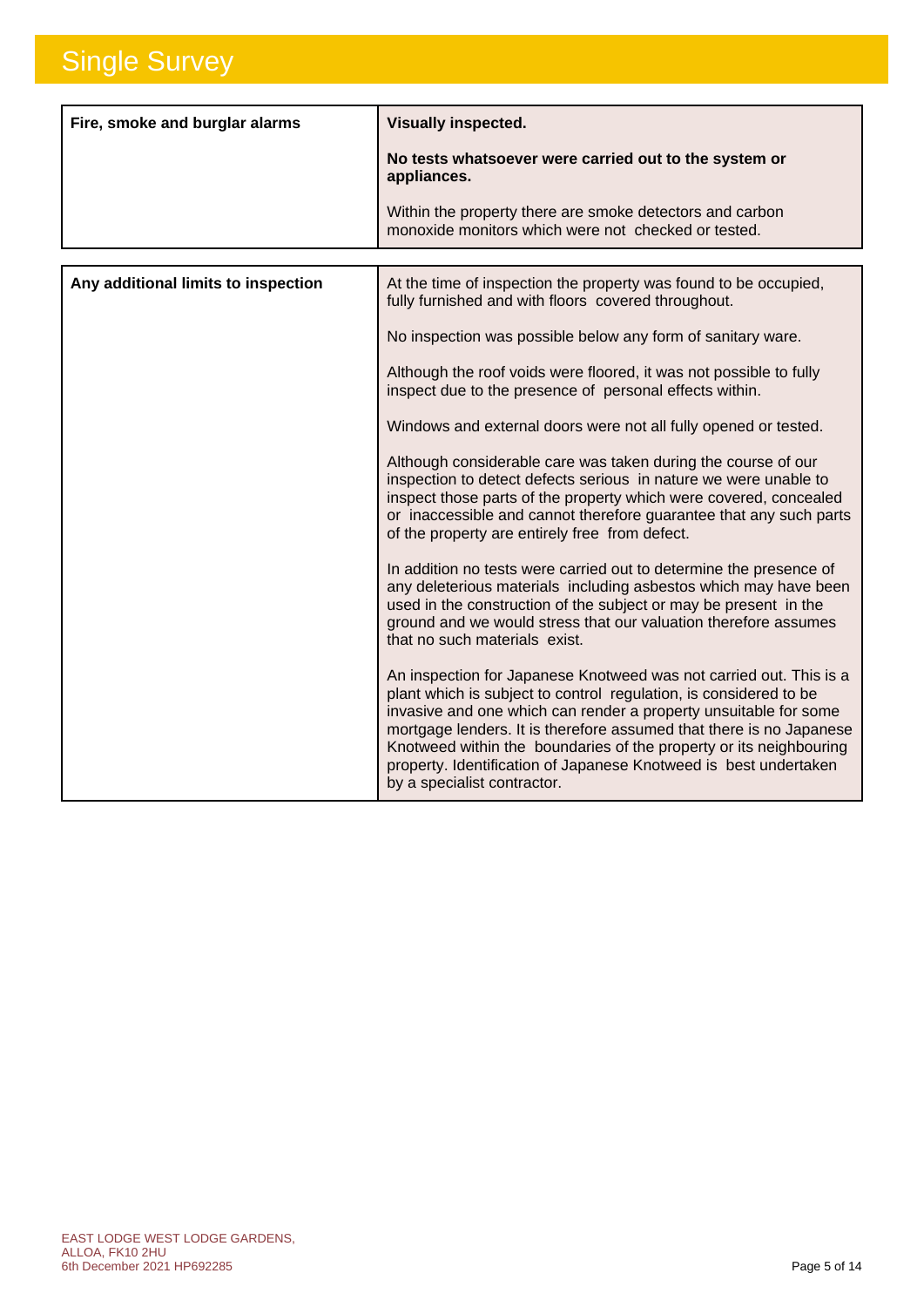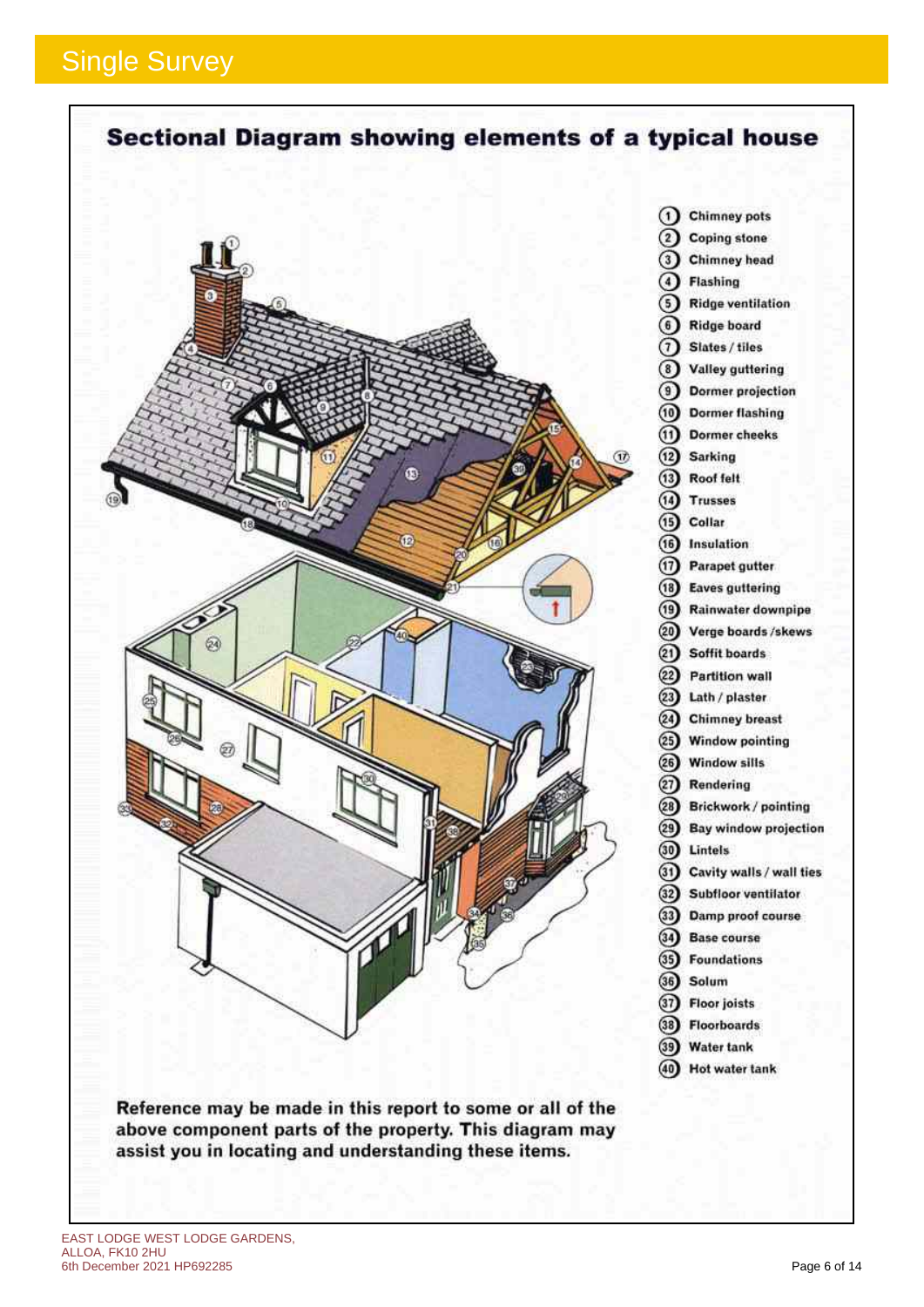### **2. Condition**

This section identifies problems and tells you about the urgency of any repairs by using one of the following three categories:

| <b>Category 3</b>                                                                                                                                               | <b>Category 2</b>                                                                                                                                              | <b>Category 1</b>                           |
|-----------------------------------------------------------------------------------------------------------------------------------------------------------------|----------------------------------------------------------------------------------------------------------------------------------------------------------------|---------------------------------------------|
| them may cause problems to other   still advised.<br>parts of the property or cause a<br>safety hazard. Estimates for repairs<br>or replacement are needed now. | Urgent repairs or replacement are   Repairs or replacement requiring  <br>needed now. Failure to deal with $\vert$ future attention, but estimates are $\vert$ | No immediate action or repair is<br>needed. |

| <b>Structural movement</b> |                                                                                                       |
|----------------------------|-------------------------------------------------------------------------------------------------------|
| <b>Repair category</b>     |                                                                                                       |
| <b>Notes</b>               | There was no evidence of significant structural movement within the limitations of<br>our inspection. |

| Dampness, rot and infestation |                                                                                                                                                     |
|-------------------------------|-----------------------------------------------------------------------------------------------------------------------------------------------------|
| <b>Repair category</b>        |                                                                                                                                                     |
| <b>Notes</b>                  | Damp meter readings were taken where considered appropriate within the<br>property and moisture levels were found to be within an acceptable range. |

| <b>Chimney stacks</b>  |                                                                                                                                                                       |
|------------------------|-----------------------------------------------------------------------------------------------------------------------------------------------------------------------|
| <b>Repair category</b> |                                                                                                                                                                       |
| <b>Notes</b>           | Chimney stacks appear to be in a fair state of repair within the limitations of our<br>inspection but can be vulnerable to defect and should be regularly maintained. |

| Roofing including roof space |                                                                                                                                                                                                                                                                                                                                                                                                                                                                                                                                 |
|------------------------------|---------------------------------------------------------------------------------------------------------------------------------------------------------------------------------------------------------------------------------------------------------------------------------------------------------------------------------------------------------------------------------------------------------------------------------------------------------------------------------------------------------------------------------|
| <b>Repair category</b>       |                                                                                                                                                                                                                                                                                                                                                                                                                                                                                                                                 |
| <b>Notes</b>                 | Due to the age and nature of this type of roof covering the need for regular and<br>ongoing maintenance should be anticipated. Although no evidence of water<br>ingress was noted from the roof void inspections, the roof tiles themselves are<br>now worn and weathered and may be nearing the end of their expected lifespan.<br>Some sections of the roof coverings and metalwork were not able to be<br>inspected from a ground level position and accordingly no comment can be given<br>on their condition or otherwise. |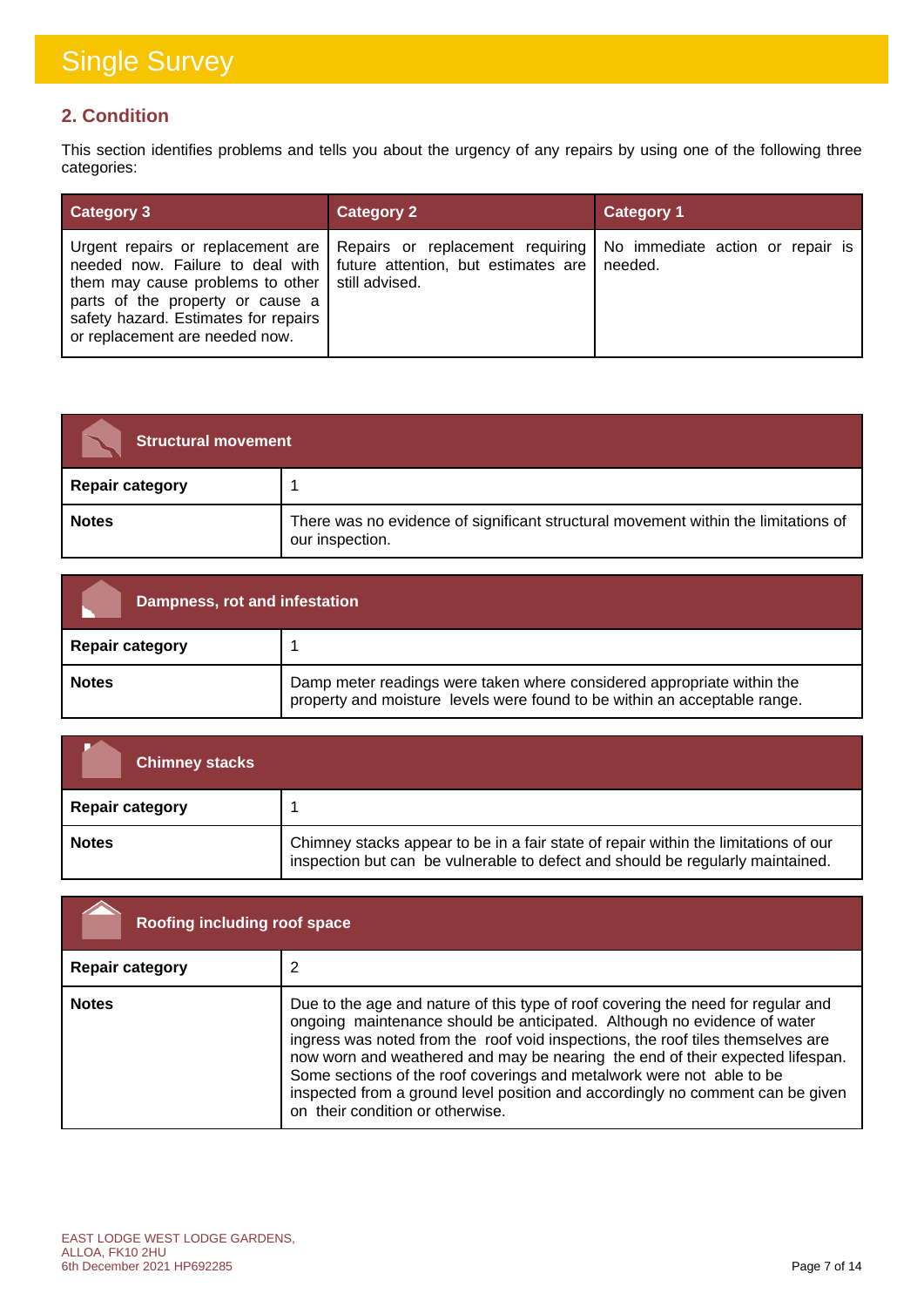| <b>Rainwater fittings</b> |                                                                                                                                                                                                                                                                                                                                 |
|---------------------------|---------------------------------------------------------------------------------------------------------------------------------------------------------------------------------------------------------------------------------------------------------------------------------------------------------------------------------|
| <b>Repair category</b>    |                                                                                                                                                                                                                                                                                                                                 |
| <b>Notes</b>              | Within the limitations of our inspection rainwater goods were seen to be free from<br>significant defect.<br>We would highlight that it was not raining at the time of our inspection and we<br>would recommend that all rainwater fittings be inspected during heavy rainfall in<br>order to ensure they are free from defect. |

| <b>Main walls</b>      |                                                                                                                                                                                                  |
|------------------------|--------------------------------------------------------------------------------------------------------------------------------------------------------------------------------------------------|
| <b>Repair category</b> |                                                                                                                                                                                                  |
| <b>Notes</b>           | Staining was noted down the corner of the kitchen adjacent to the turret, which<br>would appear to have originated from the flat section over the bedroom above.<br>Vegetation growth was noted. |

| <b>Windows, external doors and joinery</b> |                                                                                                                                                                                                                                                                                                                                                                              |
|--------------------------------------------|------------------------------------------------------------------------------------------------------------------------------------------------------------------------------------------------------------------------------------------------------------------------------------------------------------------------------------------------------------------------------|
| <b>Repair category</b>                     |                                                                                                                                                                                                                                                                                                                                                                              |
| <b>Notes</b>                               | Windows were not all fully opened or tested, and it should be appreciated that<br>some defects are only evident during certain weather conditions. Within the<br>limitations of our inspection, no significant defects were noted.<br>Windows are of an age and style where a degree of ongoing maintenance should<br>be anticipated to sealed units and opening mechanisms. |

| <b>External decorations</b> |                                                                                                 |
|-----------------------------|-------------------------------------------------------------------------------------------------|
| <b>Repair category</b>      |                                                                                                 |
| <b>Notes</b>                | Paint finished and decorated external surfaces will require redecoration on a<br>regular basis. |

| 画<br><b>Conservatories/porches</b> |                 |
|------------------------------------|-----------------|
| <b>Repair category</b>             |                 |
| <b>Notes</b>                       | Not applicable. |

| Communal areas  |                 |
|-----------------|-----------------|
| Repair category | -               |
| <b>Notes</b>    | Not applicable. |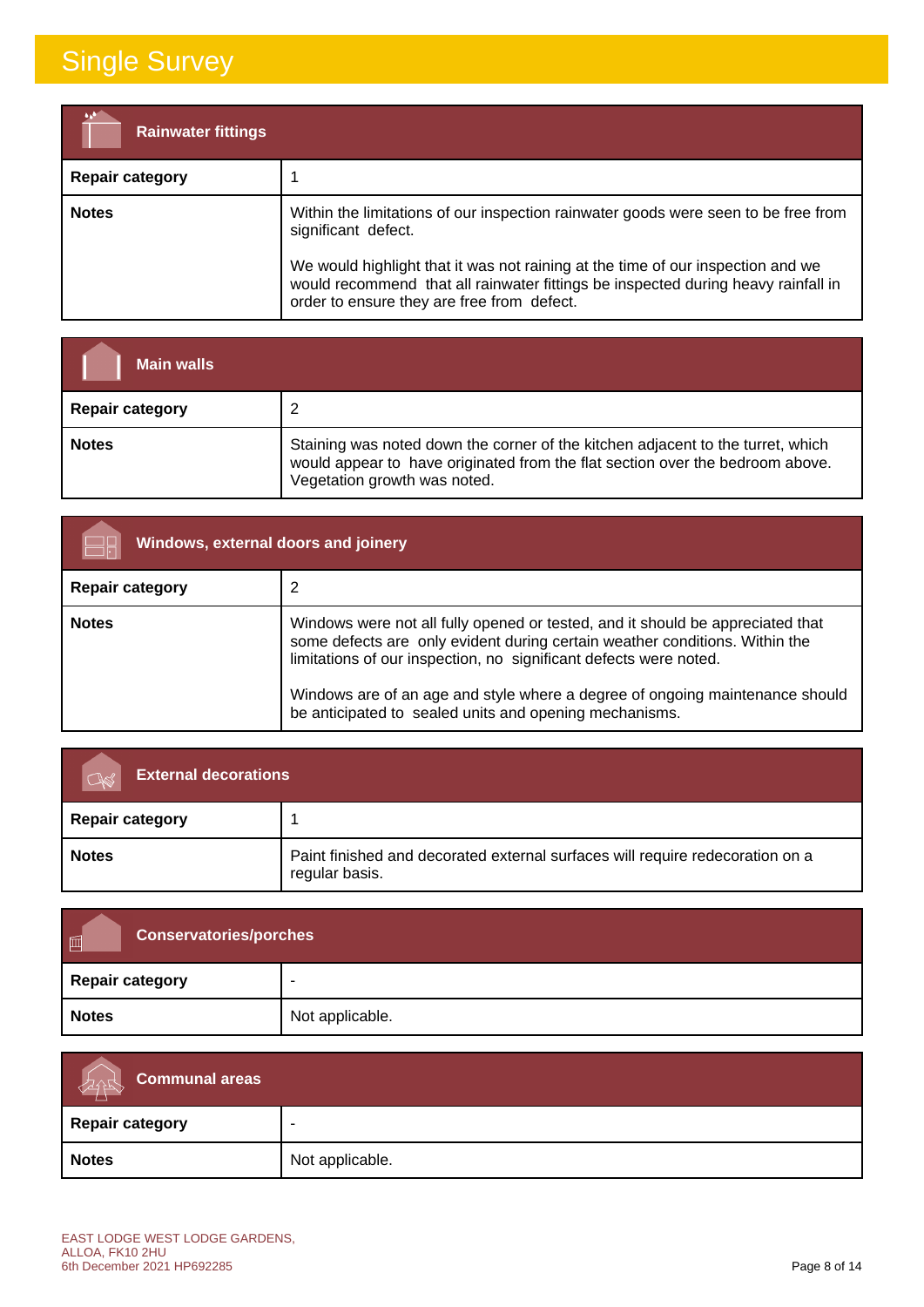| <b>Garages and permanent outbuildings</b> |                 |
|-------------------------------------------|-----------------|
| <b>Repair category</b>                    | ۰               |
| <b>Notes</b>                              | Not applicable. |

| <b>Outside areas and boundaries</b> |                                                                                       |
|-------------------------------------|---------------------------------------------------------------------------------------|
| <b>Repair category</b>              |                                                                                       |
| <b>Notes</b>                        | Boundary walls and fences should be regularly checked and maintained as<br>necessary. |

| <b>Ceilings</b>        |                                                                             |
|------------------------|-----------------------------------------------------------------------------|
| <b>Repair category</b> |                                                                             |
| <b>Notes</b>           | Within the limitations of our inspection no significant defects were noted. |

| Internal walls         |                                                                             |
|------------------------|-----------------------------------------------------------------------------|
| <b>Repair category</b> |                                                                             |
| <b>Notes</b>           | Within the limitations of our inspection no significant defects were noted. |

| <b>Floors including sub-floors</b> |                                                                                                                                                       |
|------------------------------------|-------------------------------------------------------------------------------------------------------------------------------------------------------|
| <b>Repair category</b>             |                                                                                                                                                       |
| <b>Notes</b>                       | Due to fitted carpets and floor coverings no detailed inspection of floors was<br>possible and accordingly no comment can be made on their condition. |

| Internal joinery and kitchen fittings<br>m <sup>28</sup> |                                                                             |
|----------------------------------------------------------|-----------------------------------------------------------------------------|
| <b>Repair category</b>                                   |                                                                             |
| <b>Notes</b>                                             | Within the limitations of our inspection no significant defects were noted. |

| <b>Chimney breasts and fireplaces</b><br>$\Box$ |                                                                                                                |
|-------------------------------------------------|----------------------------------------------------------------------------------------------------------------|
| <b>Repair category</b>                          |                                                                                                                |
| <b>Notes</b>                                    | All flue linings should be checked, repaired if necessary and swept prior to<br>fires/appliances being reused. |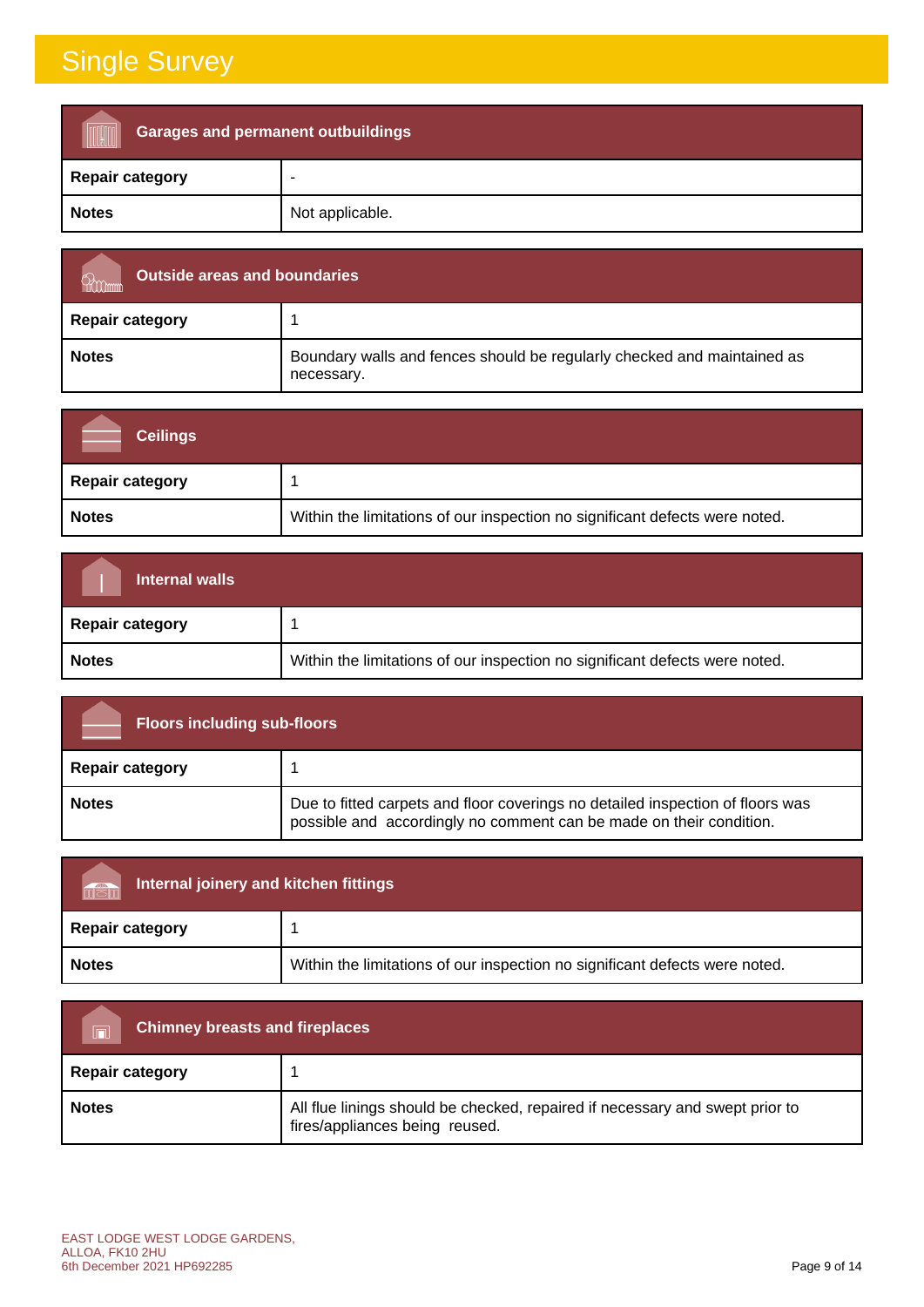| Internal decorations<br>$\triangleright$ |                                           |
|------------------------------------------|-------------------------------------------|
| <b>Repair category</b>                   |                                           |
| <b>Notes</b>                             | The property is in good decorative order. |

| <b>Cellars</b><br>$\overline{\phantom{1}}$ |                 |
|--------------------------------------------|-----------------|
| <b>Repair category</b>                     | -               |
| <b>Notes</b>                               | Not applicable. |

| <b>Electricity</b>     |                                                                                                                                                                                                                                                                                                                                      |
|------------------------|--------------------------------------------------------------------------------------------------------------------------------------------------------------------------------------------------------------------------------------------------------------------------------------------------------------------------------------|
| <b>Repair category</b> |                                                                                                                                                                                                                                                                                                                                      |
| <b>Notes</b>           | The Institute of Engineering and Technology recommends that inspections and<br>testings are undertaken at least every ten years and on a change of occupancy.<br>It should be appreciated that only the most recently constructed or re-wired<br>properties will have installations which fully comply with present IET regulations. |

| Gas                    |                                                                                                                                                              |
|------------------------|--------------------------------------------------------------------------------------------------------------------------------------------------------------|
| <b>Repair category</b> |                                                                                                                                                              |
| <b>Notes</b>           | In the interests of safety and in light of recent regulations it would be prudent to<br>have all gas appliances checked by a Gas Safe registered contractor. |

| Water, plumbing and bathroom fittings |                                                                                                                                      |  |
|---------------------------------------|--------------------------------------------------------------------------------------------------------------------------------------|--|
| <b>Repair category</b>                |                                                                                                                                      |  |
| <b>Notes</b>                          | No tests have been undertaken of the system, however within the limitations of<br>our inspection, no significant defects were noted. |  |

| <b>TITTING</b><br><b>Heating and hot water</b> |                                                                                                                                                                                                                                                                                     |  |
|------------------------------------------------|-------------------------------------------------------------------------------------------------------------------------------------------------------------------------------------------------------------------------------------------------------------------------------------|--|
| <b>Repair category</b>                         |                                                                                                                                                                                                                                                                                     |  |
| <b>Notes</b>                                   | It is assumed that the central heating system has been properly installed, updated<br>and maintained to meet with all current regulations and standards with particular<br>regard to fluing and ventilation requirements.<br>At the time of inspection the system was in operation. |  |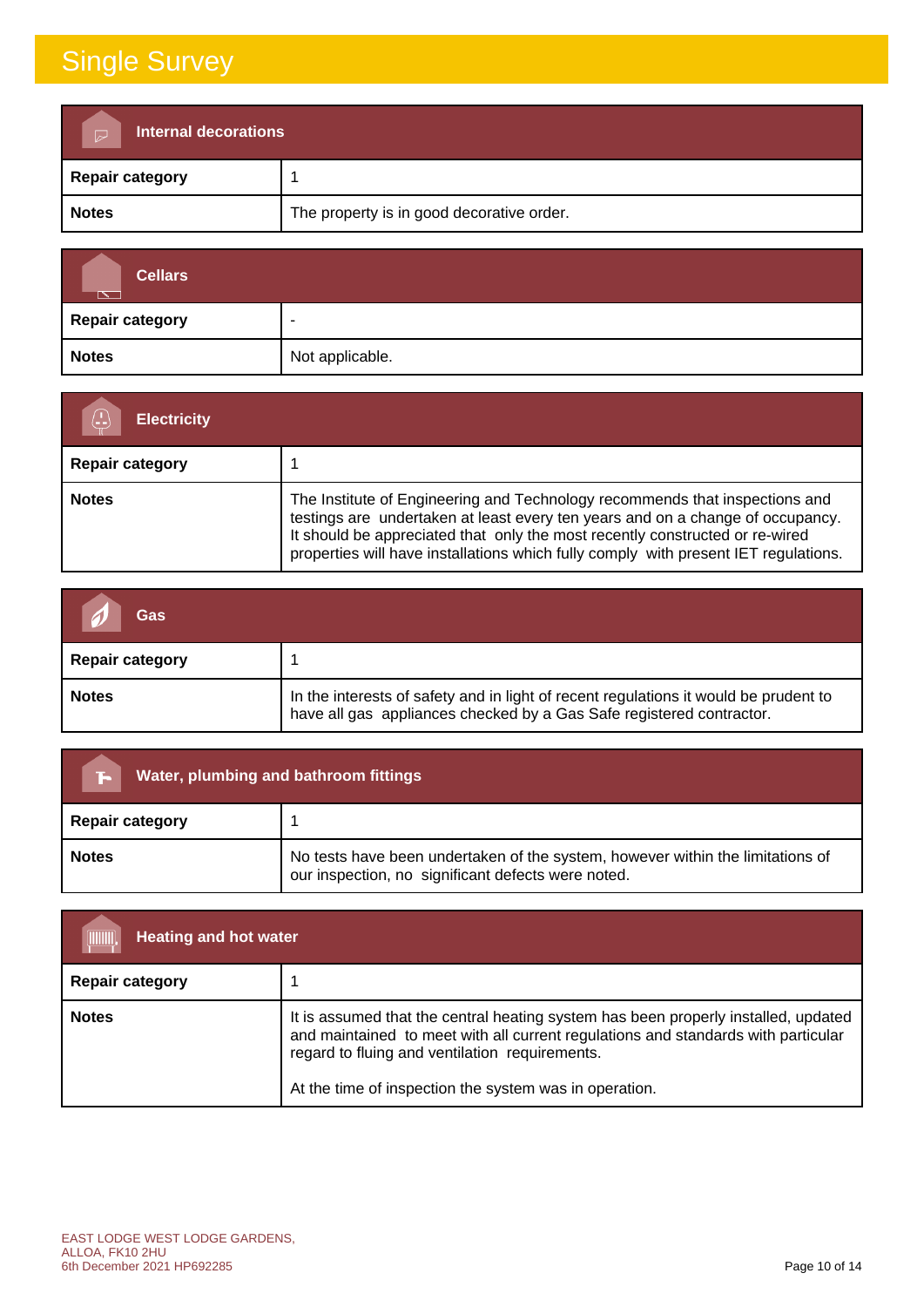| <b>Drainage</b>        |                                       |
|------------------------|---------------------------------------|
| <b>Repair category</b> |                                       |
| <b>Notes</b>           | No immediate action or repair needed. |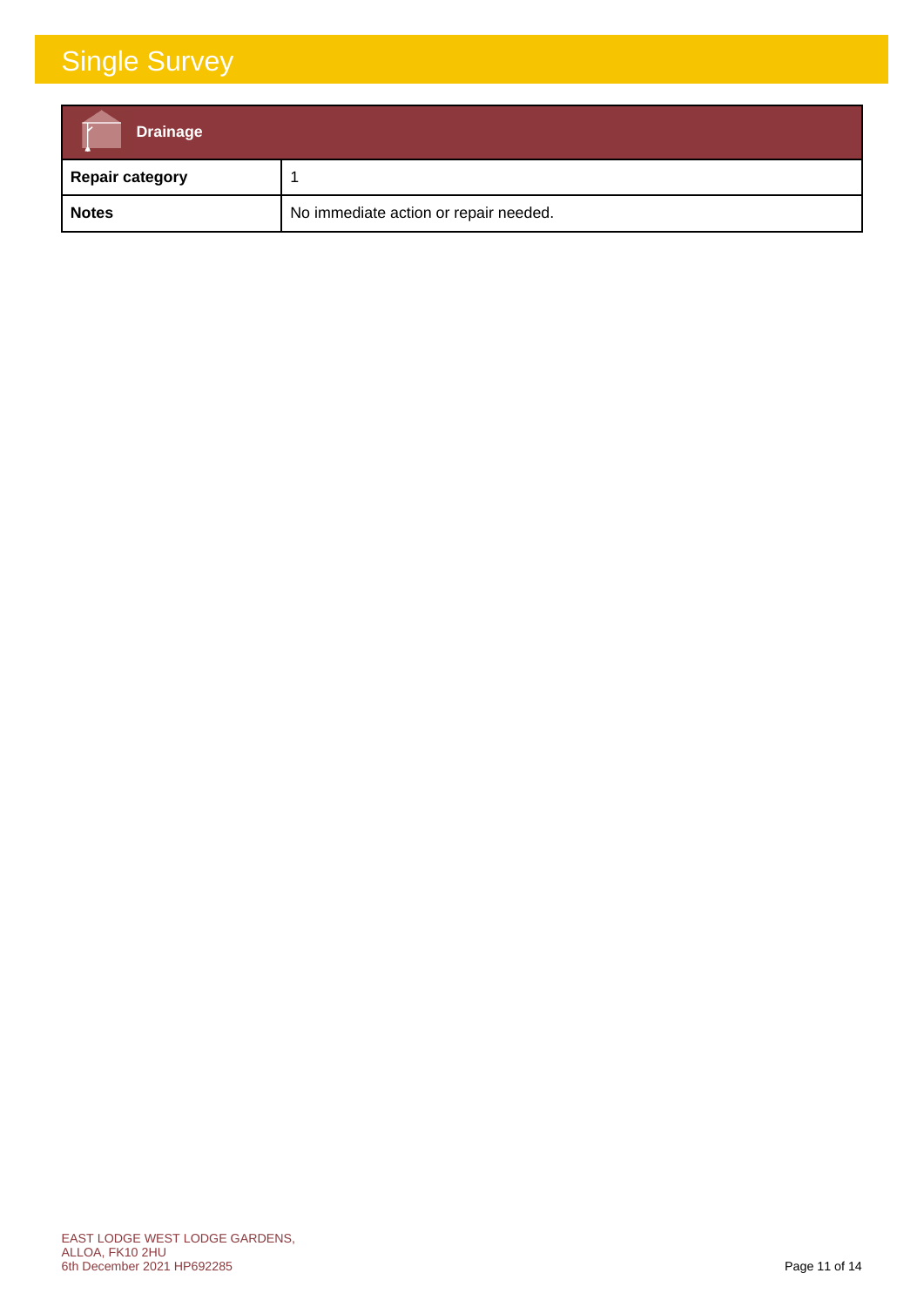Set out below is a summary of the condition of the property which is provided for reference only. You should refer to the previous comments for detailed information.

| <b>Structural movement</b>            | 1 |
|---------------------------------------|---|
| Dampness, rot and infestation         | 1 |
| Chimney stacks                        | 1 |
| Roofing including roof space          | 2 |
| Rainwater fittings                    | 1 |
| Main walls                            | 2 |
| Windows, external doors and joinery   | 2 |
| <b>External decorations</b>           | 1 |
| Conservatories/porches                |   |
| Communal areas                        |   |
| Garages and permanent outbuildings    |   |
| Outside areas and boundaries          | 1 |
| Ceilings                              | 1 |
| Internal walls                        | 1 |
| Floors including sub-floors           | 1 |
| Internal joinery and kitchen fittings | 1 |
| Chimney breasts and fireplaces        | 1 |
| Internal decorations                  | 1 |
| Cellars                               |   |
| Electricity                           | 1 |
| Gas                                   | 1 |
| Water, plumbing and bathroom fittings | 1 |
| Heating and hot water                 | 1 |
| Drainage                              | 1 |

### **Category 3**

Urgent repairs or replacement are needed now. Failure to deal with them may cause problems to other parts of the property or cause a safety hazard. Estimates for repairs or replacement are needed now.

### **Category 2**

Repairs or replacement requiring future attention, but estimates are still advised.

### **Category 1**

No immediate action or repair is needed.

### **Remember**

The cost of repairs may influence the amount someone is prepared to pay for the property. We recommend that relevant estimates and reports are obtained in your own name.

#### **Warning**

If left unattended, even for a relatively short period, Category 2 repairs can rapidly develop into more serious Category 3 repairs. The existence of Category 2 or Category 3 repairs may have an adverse effect on marketability, value and the sale price ultimately achieved for the property. This is particularly true during slow market conditions where the effect can be considerable.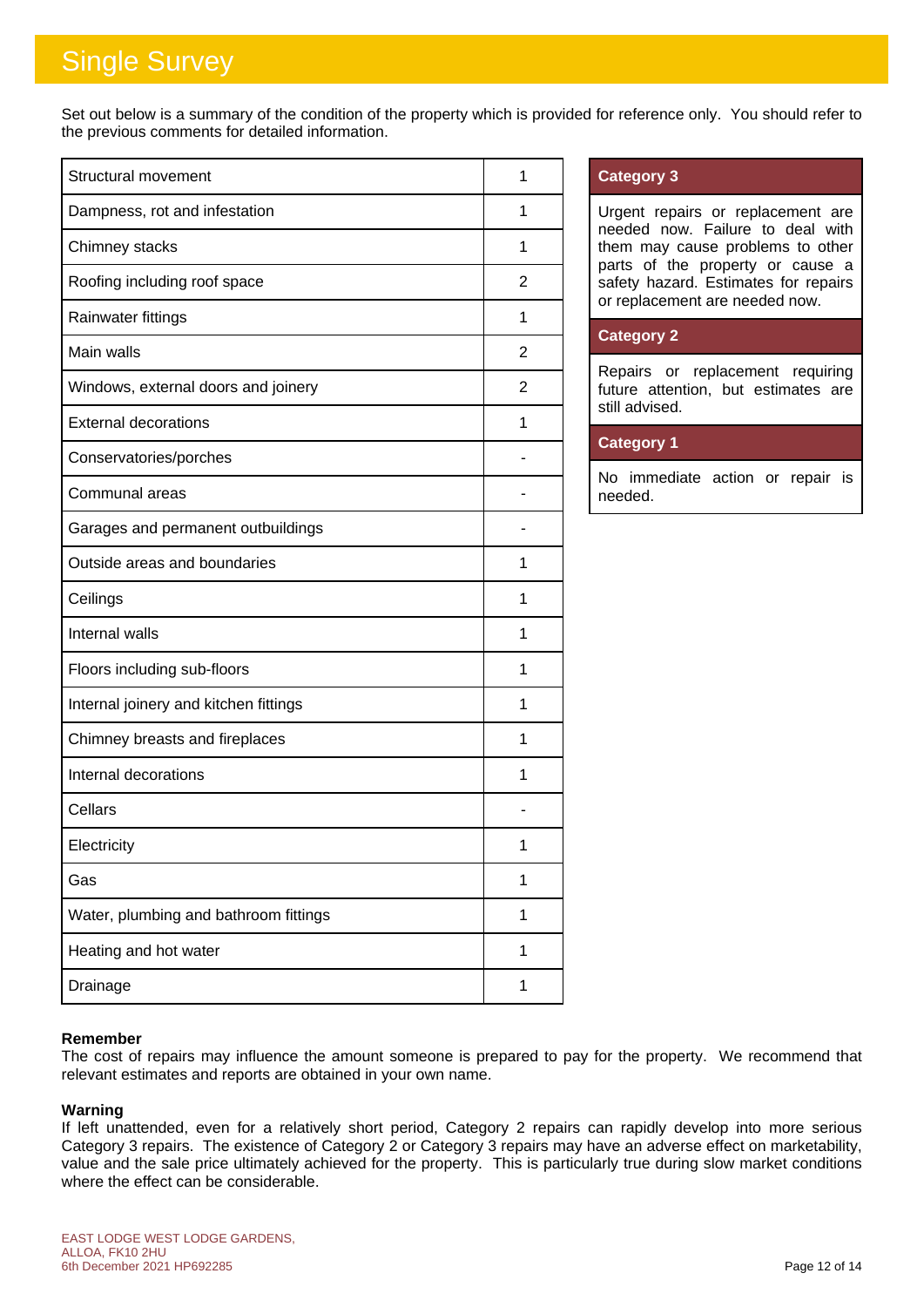### **3. Accessibility information**

### **Guidance notes on accessibility information**

#### *Three steps or fewer to a main entrance door of the property:*

In flatted developments the 'main entrance' would be the flat's own entrance door, not the external door to the communal stair. The 'three steps or fewer' are counted from external ground level to the flat's entrance door. Where a lift is present, the count is based on the number of steps climbed when using the lift.

#### *Unrestricted parking within 25 metres:*

For this purpose, 'Unrestricted parking' includes parking available by means of a parking permit. Restricted parking includes parking that is subject to parking restrictions, as indicated by the presence of solid yellow, red or white lines at the edge of the road or by a parking control sign, parking meters or other coin-operated machines.

| 1. Which floor(s) is the living accommodation on?                                      | Ground and first  |
|----------------------------------------------------------------------------------------|-------------------|
| 2. Are there three steps or fewer to a main entrance door of the property?             | $Yes$ $X$<br>No I |
| 3. Is there a lift to the main entrance door of the property?                          | $N_0$ $X$<br>Yes  |
| 4. Are all door openings greater than 750mm?                                           | Yes X<br>No l     |
| 5. Is there a toilet on the same level as the living room and kitchen?                 | Yes X<br>No l     |
| 6. Is there a toilet on the same level as a bedroom?                                   | Yes X<br>No l     |
| 7. Are all rooms on the same level with no internal steps or stairs?                   | $N_0$ $X$<br>Yes  |
| 8. Is there unrestricted parking within 25 metres of an entrance door to the building? | Yes   )<br>No I   |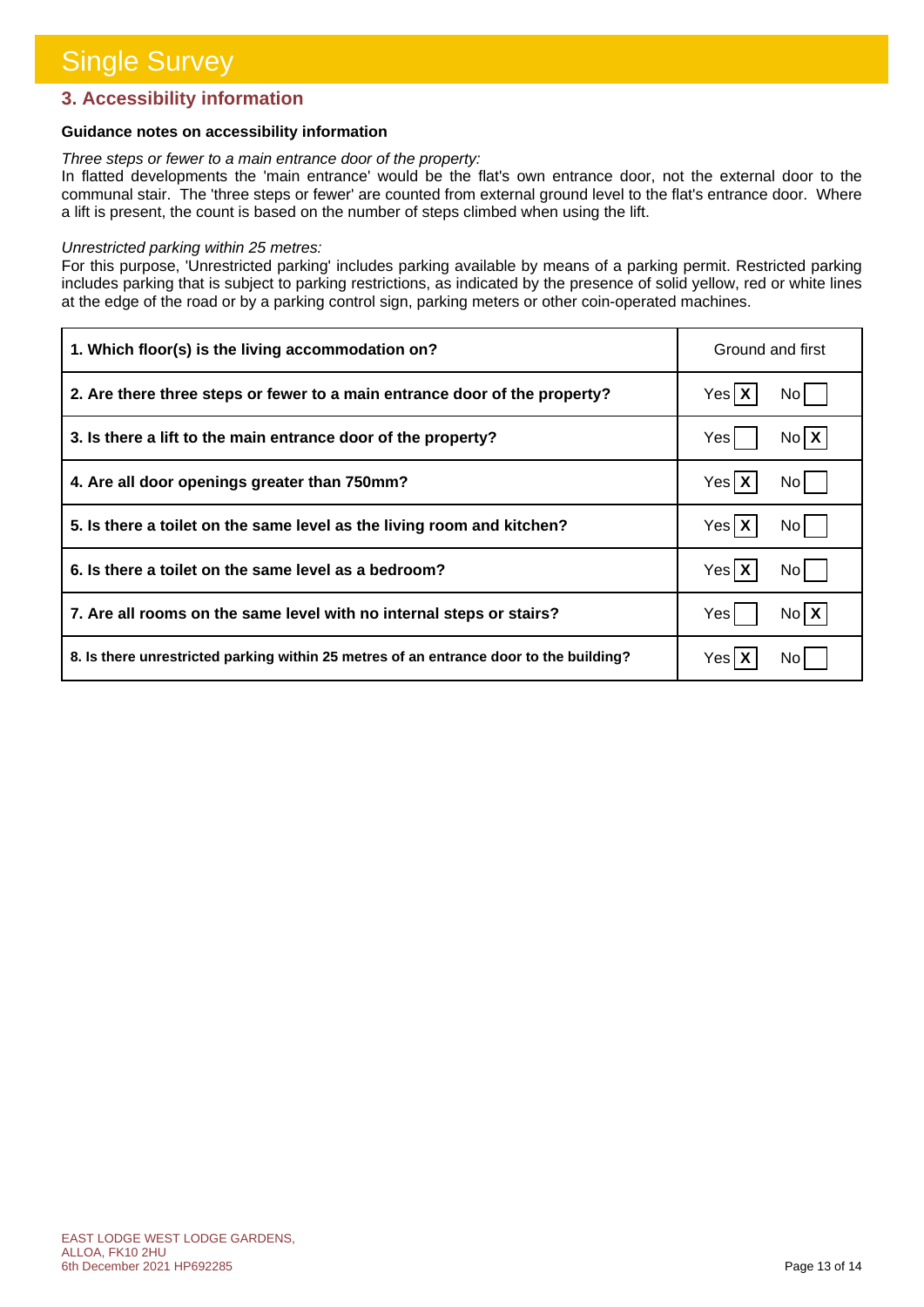### **4. Valuation and conveyancer issues**

This section highlights information that should be checked with a solicitor or licensed conveyancer. It also gives an opinion of market value and an estimated reinstatement cost for insurance purposes.

#### **Matters for a solicitor or licensed conveyancer**

The property is a listed building and as such the cost of repair or reinstatement works are likely to be higher than normal. Any works considered necessary will require to be carried out in consultation with the Planning Authorities.

Where defects or repairs have been identified within this report it is recommended that, prior to entering into any legally binding sale or purchase contract, further specialist's or contractor's advice and estimates should be obtained, to establish the implications, if any, on a potential offer to purchase or the sale price likely to be achieved for the property.

It is assumed that there are no statutory, town planning, road proposals or environmental matters which are likely to have an adverse effect on the property.

### **Estimated reinstatement cost for insurance purposes**

For Reinstatement Cost Assessment purposes, it is recommended that the subjects be insured for a sum of not less than £525,000 (FIVE HUNDRED & TWENTY FIVE THOUSAND POUNDS) STERLING. This figure is the estimate of the cost of rebuilding the premises and bears no direct relationship to current market value.

#### **Valuation and market comments**

Having considered matters, taking account of our general observations on site, we are of the opinion that the Market Value of the subjects in their present condition and with the benefit of vacant possession may be fairly stated in the sum of £245,000 (TWO HUNDRED & FORTY FIVE THOUSAND POUNDS) STERLING.

Property market activity has been impacted due to the current response to Covid-19. We are faced with an unprecedented set of circumstances on which to make a valuation judgement. Our advice is therefore reported on the basis of material valuation uncertainty as per the RICS Red Book Global definition. Consequently, less certainty can be attached to our valuation than would otherwise be the case. It is recommended that the valuation of this property is kept under frequent review as more market evidence becomes available.

| <b>Signed</b>        | Security Print Code [524394 = 0319 ]<br>Electronically signed |
|----------------------|---------------------------------------------------------------|
|                      |                                                               |
| <b>Report author</b> | Ronald G Smith                                                |
|                      |                                                               |
| <b>Company name</b>  | J & E Shepherd                                                |
|                      |                                                               |
| <b>Address</b>       | 11 Gladstone Place, Stirling, FK8 2NN                         |
|                      |                                                               |
| Date of report       | 9th December 2021                                             |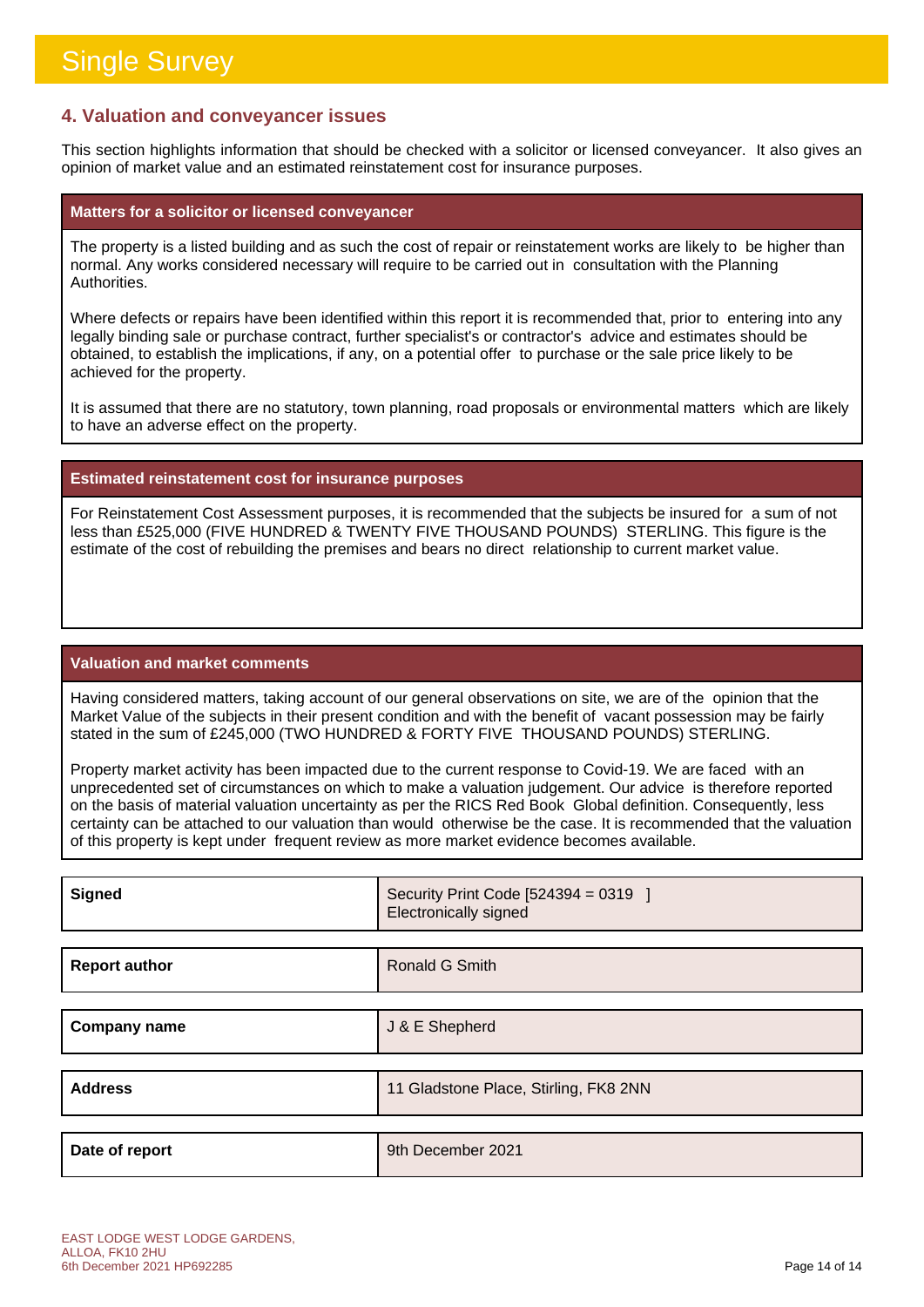

| <b>Property Address</b>                                         |                                                                                                                                                                                                                  |
|-----------------------------------------------------------------|------------------------------------------------------------------------------------------------------------------------------------------------------------------------------------------------------------------|
| Address<br>Seller's Name<br>Date of Inspection                  | EAST LODGE WEST LODGE GARDENS, ALLOA, FK10 2HU<br>Mr & Mrs Hedley<br>6th December 2021                                                                                                                           |
| <b>Property Details</b>                                         |                                                                                                                                                                                                                  |
| <b>Property Type</b>                                            | $X$ House<br>Bungalow<br>Purpose built maisonette<br>Converted maisonette<br>Purpose built flat<br>Converted flat<br><b>Tenement flat</b><br>Flat over non-residential use<br>Other (specify in General Remarks) |
| <b>Property Style</b>                                           | $X$ Semi detached<br>Detached<br>Mid terrace<br>End terrace<br>Back to back<br>High rise block<br>Low rise block<br>Other (specify in General Remarks)                                                           |
| e.g. local authority, military, police?                         | Does the surveyor believe that the property was built for the public sector,<br>$ X $ No<br>Yes                                                                                                                  |
| Flats/Maisonettes only<br>Approximate Year of Construction 1900 | Floor(s) on which located<br>No. of floors in block<br>Lift provided?<br>Yes<br>No<br>No. of units in block                                                                                                      |
| <b>Tenure</b>                                                   |                                                                                                                                                                                                                  |
| X Absolute Ownership                                            | Ground rent £<br>Leasehold<br>Unexpired years                                                                                                                                                                    |
| <b>Accommodation</b>                                            |                                                                                                                                                                                                                  |
| Number of Rooms                                                 | 2   Living room(s)<br>2 Bedroom(s)<br>Kitchen(s)<br>$\mathbf 1$<br>2   Bathroom(s)<br>0  WC(s)<br>Other (Specify in General remarks)<br>0                                                                        |
|                                                                 | Gross Floor Area (excluding garages and outbuildings)<br>$116$ m <sup>2</sup> (Internal)<br>m <sup>2</sup> (External)<br>Residential Element (greater than 40%) $\overline{X}$ Yes<br><b>No</b>                  |
|                                                                 |                                                                                                                                                                                                                  |
| <b>Garage / Parking / Outbuildings</b>                          |                                                                                                                                                                                                                  |
| Single garage<br>Available on site?<br>Permanent outbuildings:  | $X$ Parking space<br>Double garage<br>No garage / garage space / parking space<br> X <br>$ $ No<br>Yes                                                                                                           |
| None.                                                           |                                                                                                                                                                                                                  |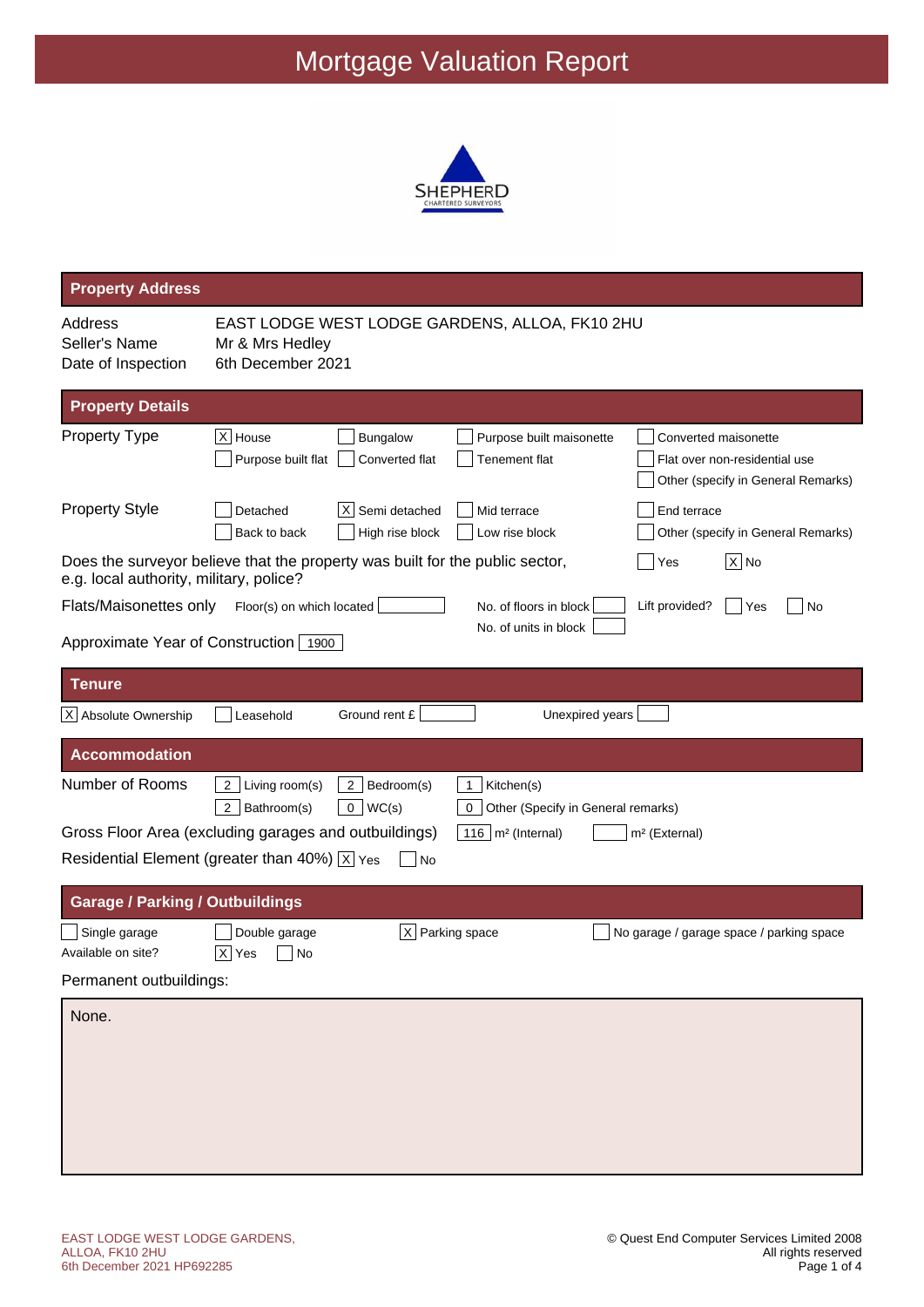| <b>Construction</b>                                                                                                                                   |                    |                                |                                          |                                            |                      |                                    |           |
|-------------------------------------------------------------------------------------------------------------------------------------------------------|--------------------|--------------------------------|------------------------------------------|--------------------------------------------|----------------------|------------------------------------|-----------|
| Walls                                                                                                                                                 | <b>Brick</b>       | X Stone                        | Concrete                                 | Timber frame                               |                      | Other (specify in General Remarks) |           |
| Roof                                                                                                                                                  | $X$ Tile           | Slate                          | Asphalt                                  | Felt                                       |                      | Other (specify in General Remarks) |           |
| <b>Special Risks</b>                                                                                                                                  |                    |                                |                                          |                                            |                      |                                    |           |
| Has the property suffered structural movement?                                                                                                        |                    |                                |                                          |                                            |                      | Yes                                | $ X $ No  |
| If Yes, is this recent or progressive?                                                                                                                |                    |                                |                                          |                                            |                      | Yes                                | No        |
| Is there evidence, history, or reason to anticipate subsidence, heave, landslip or flood in the<br>immediate vicinity?                                |                    |                                |                                          |                                            |                      | Yes                                | $X$ No    |
| If Yes to any of the above, provide details in General Remarks.                                                                                       |                    |                                |                                          |                                            |                      |                                    |           |
| <b>Service Connections</b>                                                                                                                            |                    |                                |                                          |                                            |                      |                                    |           |
| Based on visual inspection only. If any services appear to be non-mains, please comment on the type and location<br>of the supply in General Remarks. |                    |                                |                                          |                                            |                      |                                    |           |
| Drainage                                                                                                                                              | $ X $ Mains        | Private                        | None                                     | Water                                      | $ X $ Mains          | Private                            | None      |
| Electricity                                                                                                                                           | $ X $ Mains        | Private                        | None                                     | Gas                                        | $\overline{X}$ Mains | Private                            | None      |
| <b>Central Heating</b>                                                                                                                                | $\overline{X}$ Yes | Partial                        | None                                     |                                            |                      |                                    |           |
| <b>Brief description of Central Heating:</b>                                                                                                          |                    |                                |                                          |                                            |                      |                                    |           |
| Gas fired boiler to radiators.                                                                                                                        |                    |                                |                                          |                                            |                      |                                    |           |
| <b>Site</b>                                                                                                                                           |                    |                                |                                          |                                            |                      |                                    |           |
|                                                                                                                                                       |                    |                                |                                          |                                            |                      |                                    |           |
| Apparent legal issues to be verified by the conveyancer. Please provide a brief description in General Remarks.<br>Rights of way                      |                    | Shared drives / access         |                                          | Garage or other amenities on separate site |                      | Shared service connections         |           |
| Ill-defined boundaries                                                                                                                                |                    |                                | Agricultural land included with property |                                            |                      | Other (specify in General Remarks) |           |
| <b>Location</b>                                                                                                                                       |                    |                                |                                          |                                            |                      |                                    |           |
| X Residential suburb                                                                                                                                  |                    | Residential within town / city |                                          | Mixed residential / commercial             |                      | Mainly commercial                  |           |
| Commuter village                                                                                                                                      |                    | Remote village                 |                                          | Isolated rural property                    |                      | Other (specify in General Remarks) |           |
| <b>Planning Issues</b>                                                                                                                                |                    |                                |                                          |                                            |                      |                                    |           |
| Has the property been extended / converted / altered?                                                                                                 |                    |                                |                                          | $X$ No<br>Yes                              |                      |                                    |           |
| If Yes provide details in General Remarks.                                                                                                            |                    |                                |                                          |                                            |                      |                                    |           |
| <b>Roads</b>                                                                                                                                          |                    |                                |                                          |                                            |                      |                                    |           |
| X Made up road                                                                                                                                        | Unmade road        |                                | Partly completed new road                | Pedestrian access only                     |                      | Adopted                            | Unadopted |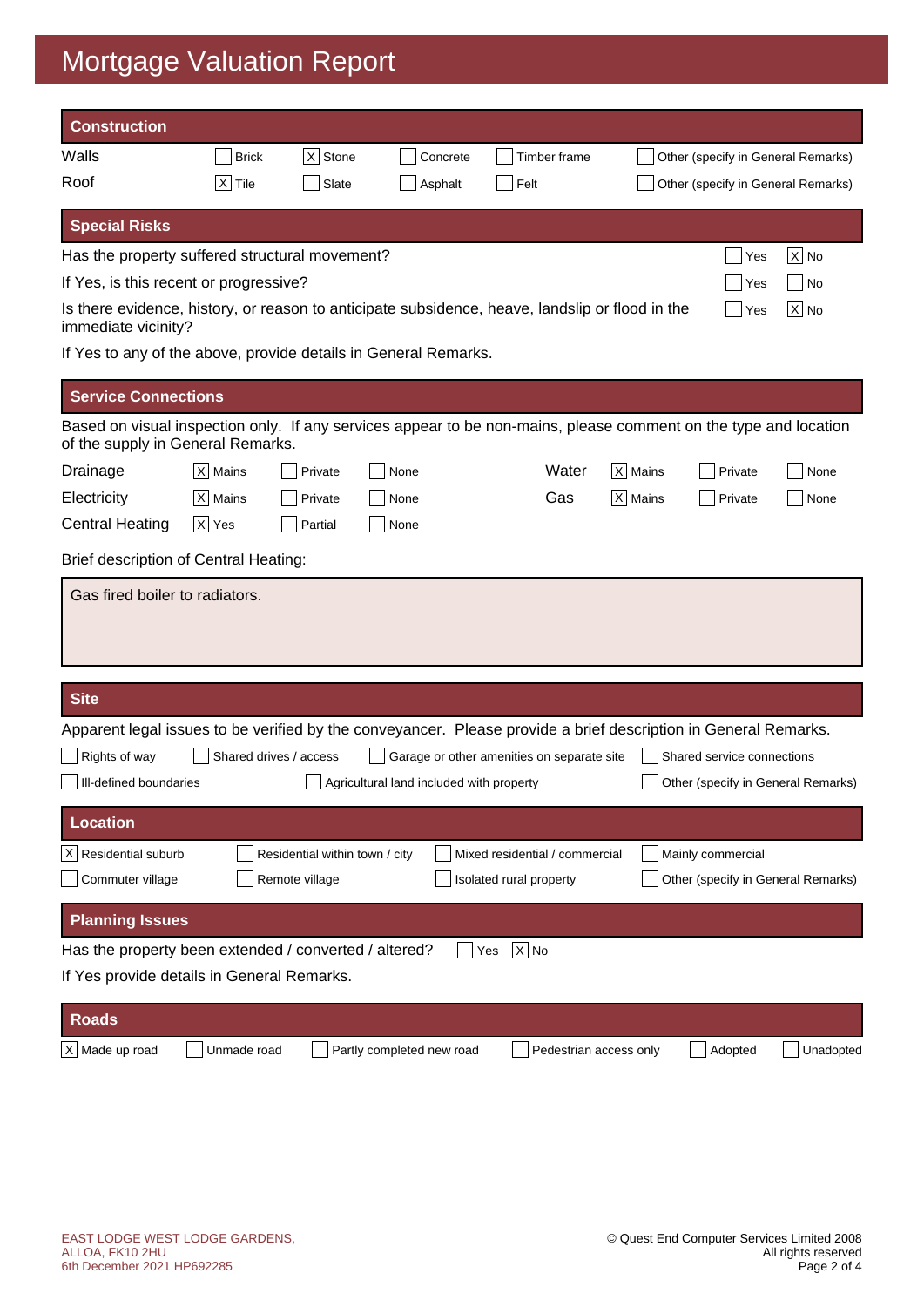### **General Remarks**

The property comprises a semi detached former lodge house situated within an established residential location, with a range of facilities and amenities being readily available.

At the time of inspection the property was found to have been well maintained having regard to age and character, with defects noted being commonly found in properties of this type and age and which are capable of remedy with routine maintenance and repair.

### **Essential Repairs**

| None noted.                                             |                                 |        |                            |
|---------------------------------------------------------|---------------------------------|--------|----------------------------|
|                                                         |                                 |        |                            |
|                                                         |                                 |        |                            |
|                                                         |                                 |        |                            |
|                                                         |                                 |        |                            |
|                                                         |                                 |        |                            |
|                                                         |                                 |        |                            |
|                                                         |                                 |        |                            |
|                                                         |                                 |        |                            |
| Estimated cost of essential repairs £<br>$\blacksquare$ | Retention recommended? [<br>Yes | $X$ No | Amount £<br>$\blacksquare$ |